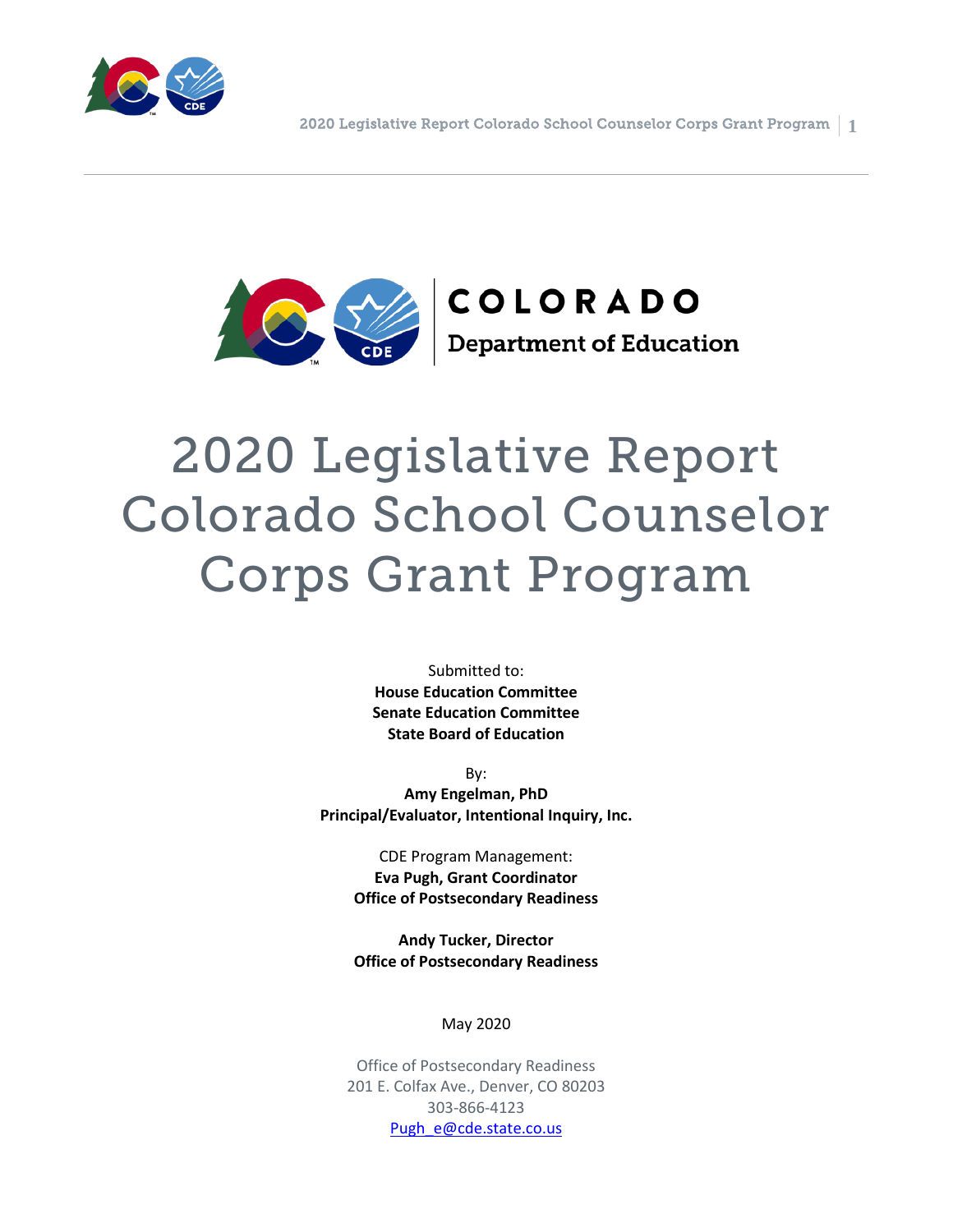

## Table of Contents

Executive Summary

3

Introduction

5

Purpose of the Program Role of the School Counselor Corps Advisory Committee Program Design

Evaluation Approach

6

Data Collection & Analysis

Description of Program for Cohorts 2-7

8

Grant Application Process Description of Grantees

School Counselor Corps Grant Program Cohorts 2-7 Outcomes

13

Graduation and Completion Rates Dropout Rates Concurrent Enrollment Free Application for Federal Student Aid (FAFSA) Matriculation Rates (Cohorts 2-6 only)

Conclusion 20

Appendix A: 2018-19 School Counselor Corps Advisory Committee 21

Appendix B: Data Collection Analysis and Process 22

Appendix C: School Counselor Corps Grant Program Cohort 5 Final Program Development Outcomes 23

Endnotes 30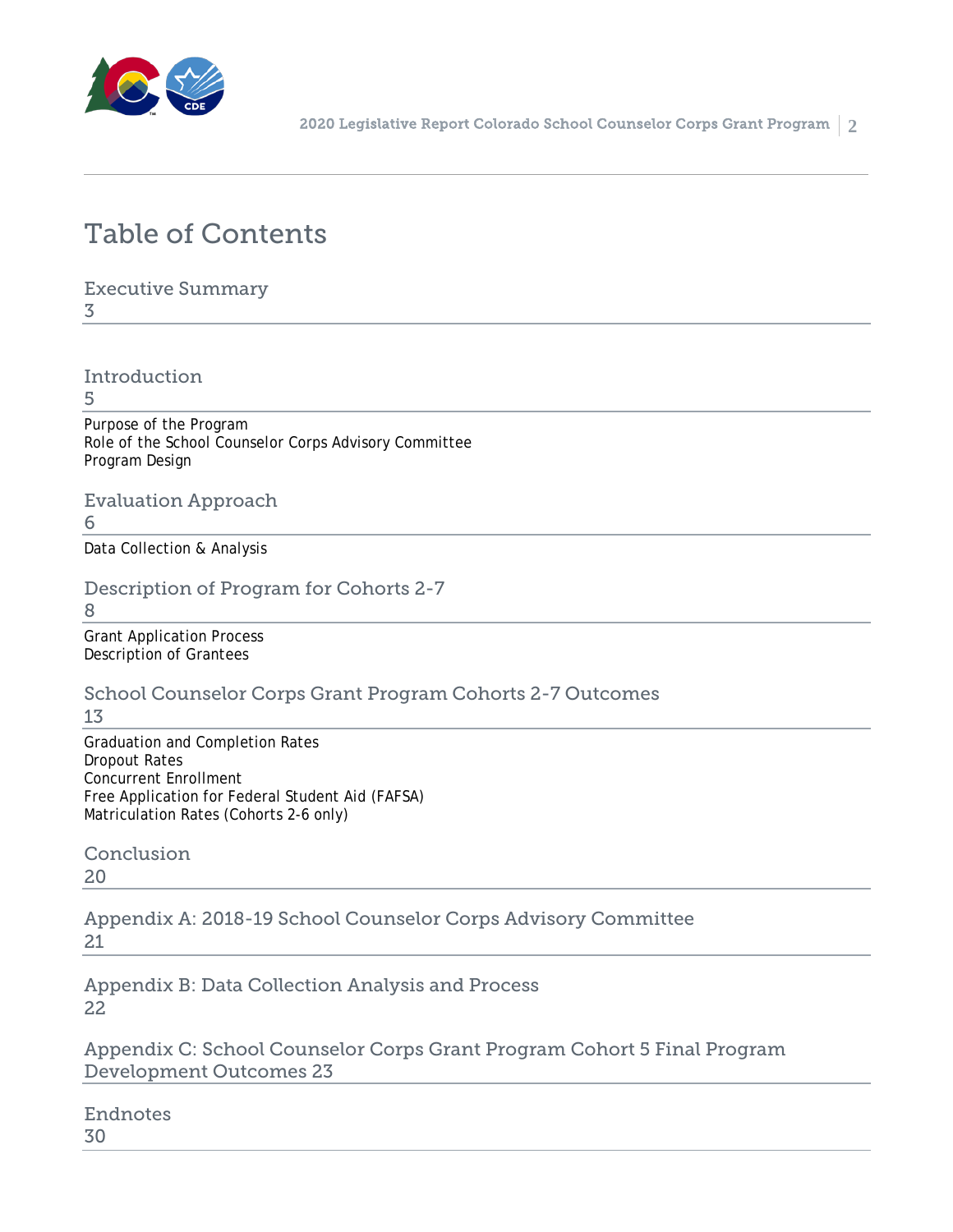

# Executive Summary

The School Counselor Corps Grant Program (SCCGP) became law in 2008 (22-91-101 et. seq.) and was updated in 2014 via Senate Bill 14-150, and again in 2019 via HB-19-1187, to increase the availability of effective schoolbased counseling within secondary schools. The purpose of SCCGP is to increase the state graduation rate and increase the percentage of students who are appropriately prepared for, apply to, and continue into postsecondary education. Beginning with Cohort 4 in 2013-14, SCCGP began allocating funding for a four-year grant cycle as funds are appropriated by the Colorado General Assembly. The first year of a cycle is partial funding for a development year and the subsequent three years are for full funding for implementation. Earlier cohorts received three years of full implementation funding.

This report describes SCCGP Cohorts 2-7 and the longitudinal outcomes the program has achieved since the 2011-12 school year when consistent program implementation and data collection began with Cohort 2. This eight-year analysis examines the trends of SCCGP impact as new cohorts were added to the program for three years of implementation funding. Cohorts that sunset remain in the analysis to study long-term, sustainable impact. In the summary results and data tables throughout this report, schools are included in the reporting as they become grantees and remain in the reporting once the grant has been completed in order to measure long term impact. State averages are used as a point of comparison for trends, which includes all publicly funded schools in Colorado.

#### **SCCGP Cohorts 2-7**

SCCGP prioritizes schools serving highly diverse and economically challenged students. The program has been extremely successful in reaching its target audience each year. For example, as a snapshot, in the 2018-19 school year alone, the final school year under examination in this report, Cohorts 2-7 enrolled 151,180 students, 60 percent identifying as students of color, 58 percent as qualifying for free or reduced-price lunch, and 15 percent as mobile. These demographic variables are all significantly higher than the state averages, 41, 47, and 8 percent respectively, and all previous school years have reached similarly greater proportions of students with vulnerable circumstances than the state. SCCGP reaches schools in all corners and regions of the state and grantees consist of 110 high schools, 109 middle schools, and 49 undivided secondary schools (see Map 1 on page 9 for the locations of these schools). Thirty-five of the 265 previously or currently funded schools are also designated Alternative Education Campuses (AEC).

**SCCGP Cohorts 2-7, Program Outcomes[1](#page-2-0)**

SCCGP schools have seen a meaningful impact in cultivating students' postsecondary and workforce readiness (PWR). Overall trends for the schools previously or currently funded by SCCGP, Cohorts 2-7, saw consequential improvements over the course of SCCGP funding and beyond.

**SCCGP-funded Schools Support More Vulnerable Students than the State Student Population (2018-19)** 

- 58% (grantees) vs 41% (state) qualifying for free or reduced-price lunch
- 60% (grantees) vs 47% (state) identifying as students of color
- 15% (grantees) vs 8% (state) mobility rate

<span id="page-2-0"></span> <sup>1</sup> Analyses of the AECs are kept separate in this report from the traditional schools because of their unique contexts and student populations. See the Evaluation Approach, p. 6, for more details.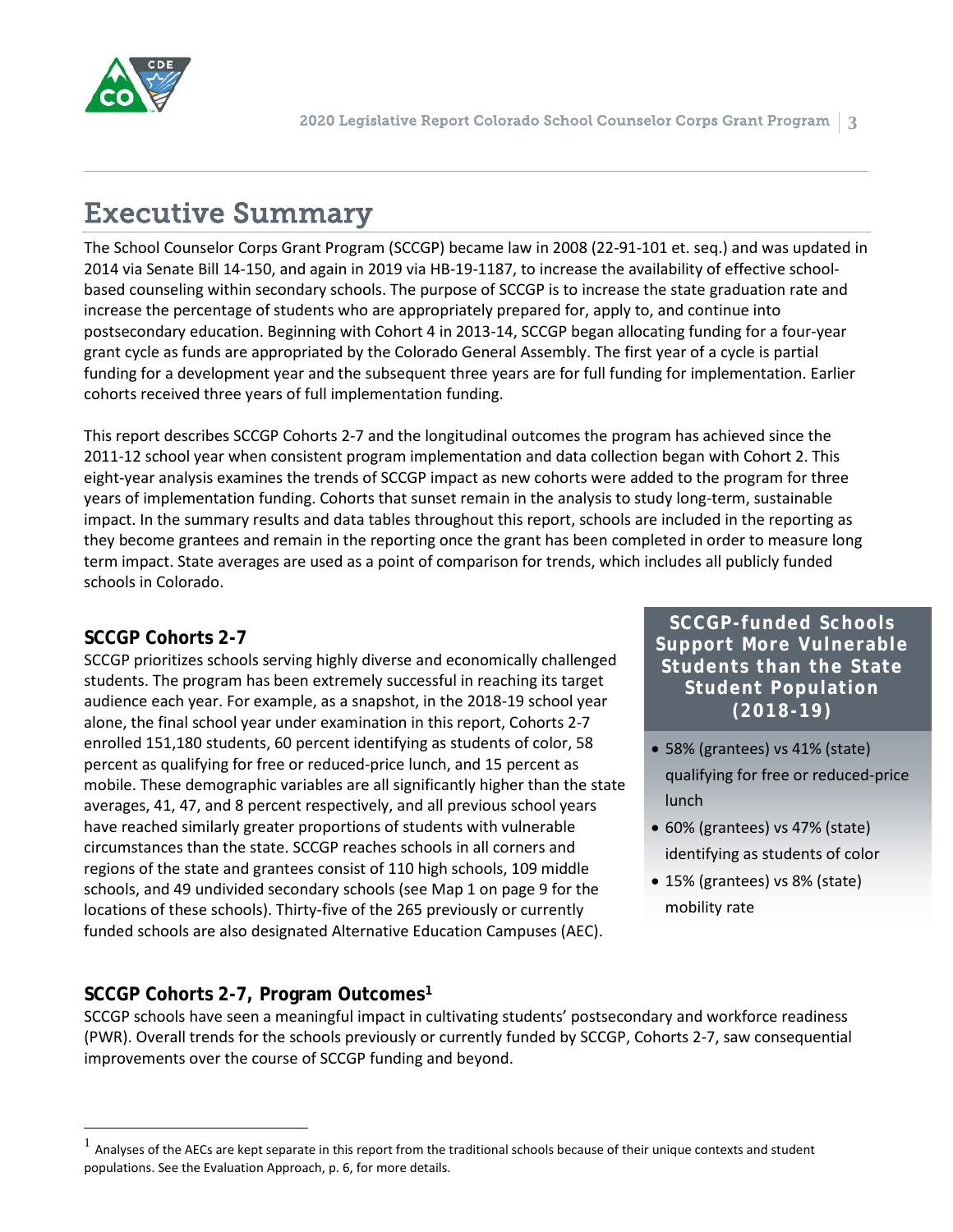

SCCGP-funded schools, since the program's inception, non-AEC schools' four-year graduation and completion rates increased by 8 and 6 percentage points, respectively, whereas statewide rates increased by 6 and 5 percentage points, respectively, from 2011-12 to 2018-19. By 2018-19, SCCGP-funded schools outperformed the state in graduation and completion rates by 4 and 3 percentage points, respectively. The impact on dropout rates are less pronounced with small variances over the course of SCCGP Cohorts 2-7 implementation and sustainability, with the exception of this last school year, which saw a .4 percentage point difference between SCCGP-funded schools' and the state's rates.

SCCGP-funded AECs also exhibit impacts with overall positive trends; however, they are less robust and consistent than non-AEC funded schools.

Each cohort saw growth in their students' concurrent enrollment participation during the course of their three-years of SCCGP funding and have sustained their growth in participation. Completed cohorts' growth ranges from 20 to 179 percent change over one to seven years of SCCGP implementation.

#### **Non-AEC SCCGP-funded Schools Outperform State**  in 2018-19

- 85% (grantees) vs 81% (state) graduation rate
- 86% (grantees) vs 83% (state) completion rate
- 1.6% (grantees) vs 2% (state) dropout rate
- 54.5% (grantees) vs 48.4% (state) FAFSA completion rate

When compared to the state, FAFSA completion rates for SCCGP-funded schools, since the program's inception, show some of the most significant impact. For the first three years of funding, SCCGP-funded schools' and the state's rates were relatively equal. Every year after (2014-15 through 2018-19), the SCCGP-funded schools increased their FAFSA completion rate to a greater degree than the state, from a 2.7 to a 6.1 percentage point difference.

With the exception of a dip in the initial years of the grant program, SCCGPfunded, non-AEC schools increased their overall matriculation rate from 48 to 57 percent, nine percentage points over the course of seven years. During the same time, the state's matriculation rate increased from 57 to 59 percent, a two percentage point increase.

#### **Conclusion**

SCCGP Cohorts 2-7 have seen a meaningful impact on their students'

postsecondary and workforce readiness as measured by the overall sustained growth in their graduation, completion, dropout, FAFSA completion, concurrent enrollment, and matriculation rates even after funding ceased.

#### **Matriculation Increases** Cohorts 2-6

9 percentage point increase in SCCGP-funded schools' matriculation rate vs 2 percentage point increase for the state from Class of 2012 through 2018.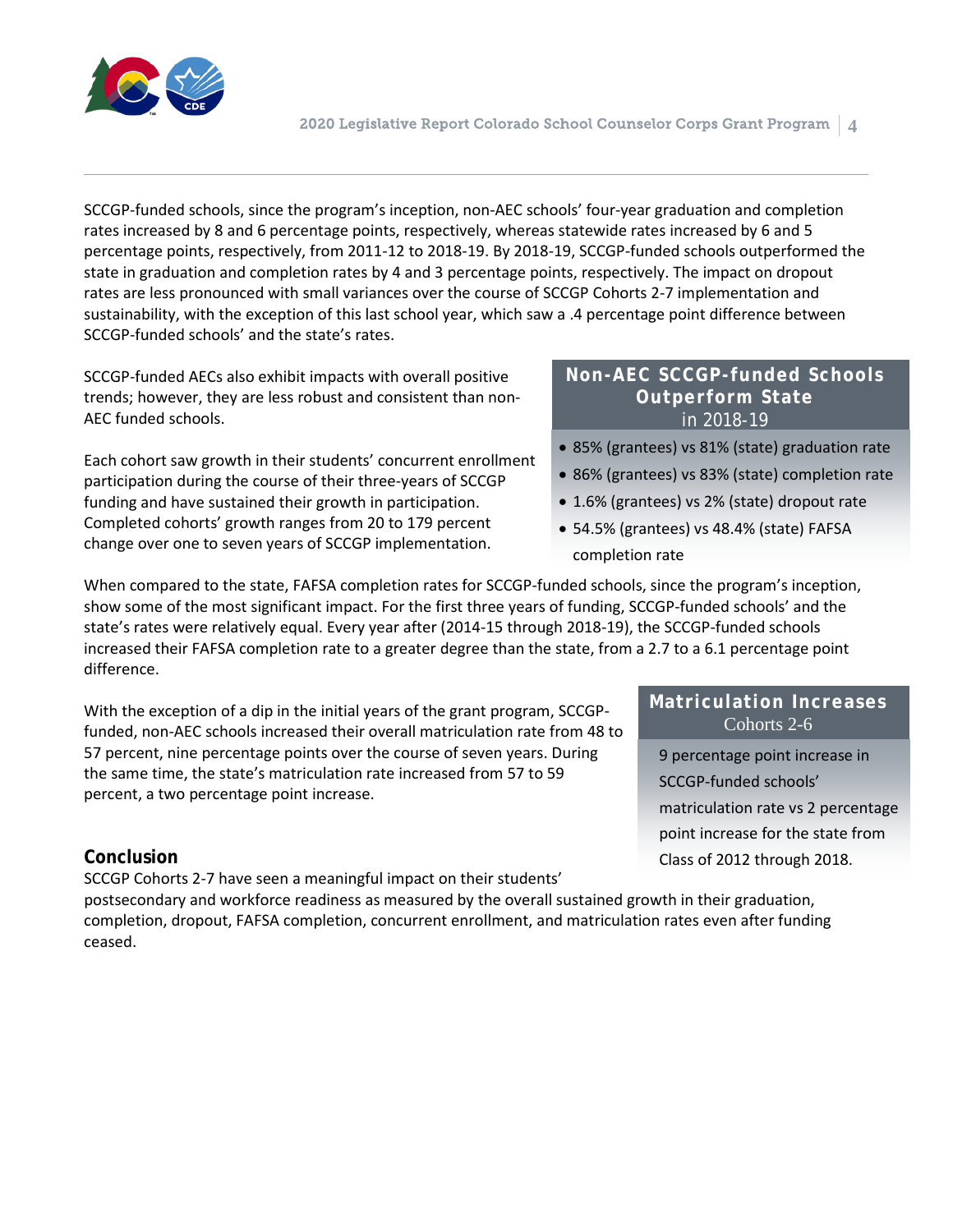

### Introduction

House Bill 08-1370 established the School Counselor Corps Grant Program (C.R.S. 22-91-101 et. seq.) This statute has been updated twice via Senate Bill 14-150 and House Bill 19-1187. The Colorado State Board of Education promulgated rules (1 CCR 301-74) for program implementation which include the timeline for submitting applications to the Department of Education, the form of the grant application, criteria for awarding grants, and information to be included in the department's program report.

#### **Purpose of the Program**

The purpose of the School Counselor Corps Grant Program (SCCGP) is to increase the availability of effective school-based counseling within secondary schools with a focus on postsecondary preparation. SCCGP was created to increase the graduation rate and increase the percentage of students who appropriately prepare for, apply to, and continue into postsecondary education. By focusing on the role of school counselors in increasing postsecondary and workforce readiness and ensuring timely high school graduation, this program seeks to enhance student outcomes. In 2007, prior to the legislation that established the SCCGP, the statewide graduation rate was 75 percent, which included all students graduating in four years or more. Thus, a high percentage of students were either not graduating within four years of entering ninth grade or not graduating at all. Timely monitoring and interventions were needed to decrease the number of students who dropped out and [i](#page-29-0)ncrease the number of students who graduated.<sup>1</sup> SCCGP was created to support school counselors in implementing these types of activities.

#### **Role of the School Counselor Corps Advisory Board**

The School Counselor Corps Advisory Board, established in C.R.S. 22-91-104.5, meets quarterly to assist the department in providing ongoing support to the funded sites in the form of professional development, mentoring, site visits, and technical assistance. See Appendix A for a listing of School Counselor Corps Advisory Board members.

#### **Program Design**

The first three cohorts of the SCCGP received three years of funding for implementation. Through data analysis and consultation with counselors in these earlier cohorts, program planning challenges were identified. Thus, the program design shifted to address these challenges through a statutory change from SB14-150. Beginning the 2014-15 school year (Cohort 4), the grant structure changed to provide four years of funding, with a smaller funding level in the first year for development, and larger grants for the three remaining years. The development year allows grantees time and support to complete an environmental scan, a comprehensive needs assessment, goal setting activities and other American School Counseling Associated-related best practices to ensure that subsequent grant funds will be used as effectively as possible and in alignment with local needs. In addition, beginning with Cohort 4, CDE staff began offering structured trainings and a series of webinars each year to support grantees with a consistent model to use to design their comprehensive school counseling programs. Data suggest that the program design changes that began with Cohort 4 have had a positive effect on overall outcomes of the grant in terms of consistency and sustainability.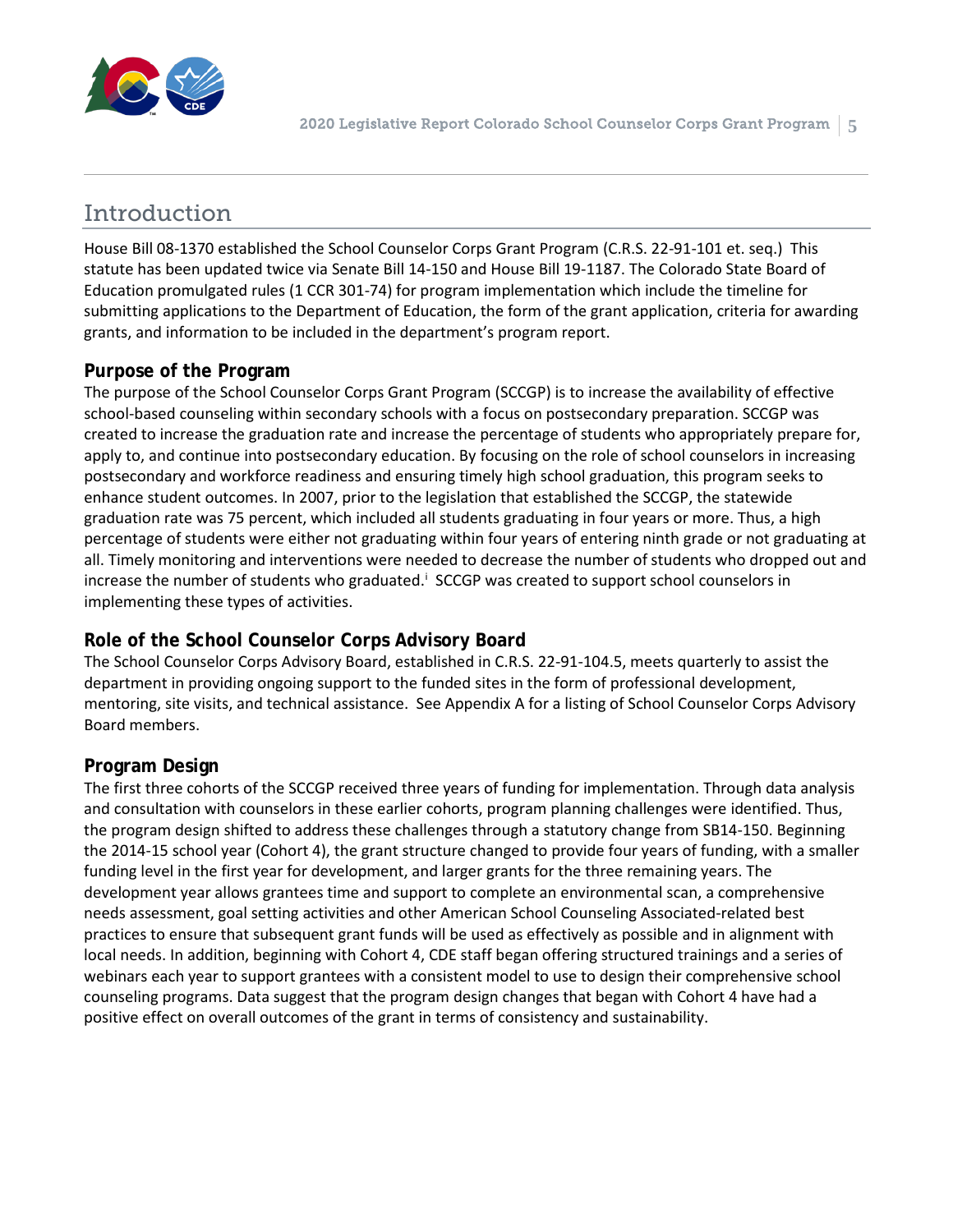

## Evaluation Approach

This legislative report takes a different approach to examining SCCGP impacts than previous reports. Over the ten years that SCCGP has existed, 265 schools have been funded for three years to implement postsecondary readiness activities in schools with higher rates than the state in dropout, eligibility for free or reduced-priced lunch, and/or remediation. After the second cohort, identifying schools to use as a comparison group that met similar criteria and were also not receiving, or had not received, SCCGP funds became impossible due to the effective reach of the program in serving its target population. Thus, the only meaningful method for evaluation of impact was to look at changes over time within grantees and comparing that to state trends over the same time period.

Additionally, SCCGP aims not only to impact students who are enrolled at schools at the time they receive funding, but rather, SCCGP aims to develop the infrastructure and support that will sustain the impacts the short-term infusion of funding realizes. Therefore, the analysis in this report takes a longitudinal approach and includes schools in the SCCGP-funded group once they receive implementation funding through the school year with the most recent data available (2018-19 with the exception of matriculation data which has a one-year lag). For example, Cohort 4 schools received implementation funding 2015-16 through 2017-18, so they were included in the SCCGP Cohorts 2-7 group beginning 2015-16 and each year thereafter, even though their funding ended in 2017-18. The assumption evaluated in this report is that SCCGP funding supports impact that sustains after the funding cycle ends. Due to the desire to examine cumulative impact over multiple cohorts, baseline data are not included, rather only change over time with the addition of more schools meeting the initial criteria for funding (i.e. higher than the state's dropout, free or reduced-priced lunch, and/or remediation rates). Statelevel data is used as a comparison throughout.

#### **Data Collection & Analysis**

A variety of data sources were utilized for this report. Wherever possible, third-party validated data sources were used as a primary source, such as the National Student Clearinghouse or U.S. Department of Education, as these data have been verified as accurate by a third-party entity. When these types of data were unavailable, state-collected data were utilized. See Appendix B for more details about data sources.

As SCCGP expands, more schools have received these funds, thus eliminating the ability to identify comparison schools beginning with Cohort 3. Therefore, this report examines the cumulative and sustained impact of Cohorts 2-7 grantees since their initial year of full SCCGP funding compared to the state.

AECs' outcomes are analyzed separately because of their students' unique circumstances and challenges along with their alternative postsecondary and workforce goals and timelines. Recent analysis by CDE found that although AECs comprise only 2 percent of the state's student population, AECs enroll significantly more vulnerable students. For example, according to 2019 October Count data, students of color comprise 64 percent of AECs' student body whereas they comprise 46 percent of the state's student population. Similarly, students qualifying for free or reduced-price lunch make up 62 percent of AECs' student body whereas the state's population comprises 40 percent. Because of the challenging circumstances AECs aim to address in unique ways, AEC outcomes are separated out from non-AEC outcomes. Note that the state averages used throughout this report include the 2 percent of AECs.

Demographic data to describe the students enrolled in past and current SCCGP grantees only includes 2018-19 data for the ease of presentation. However, past reports that examine cohorts 2-4 separately demonstrate how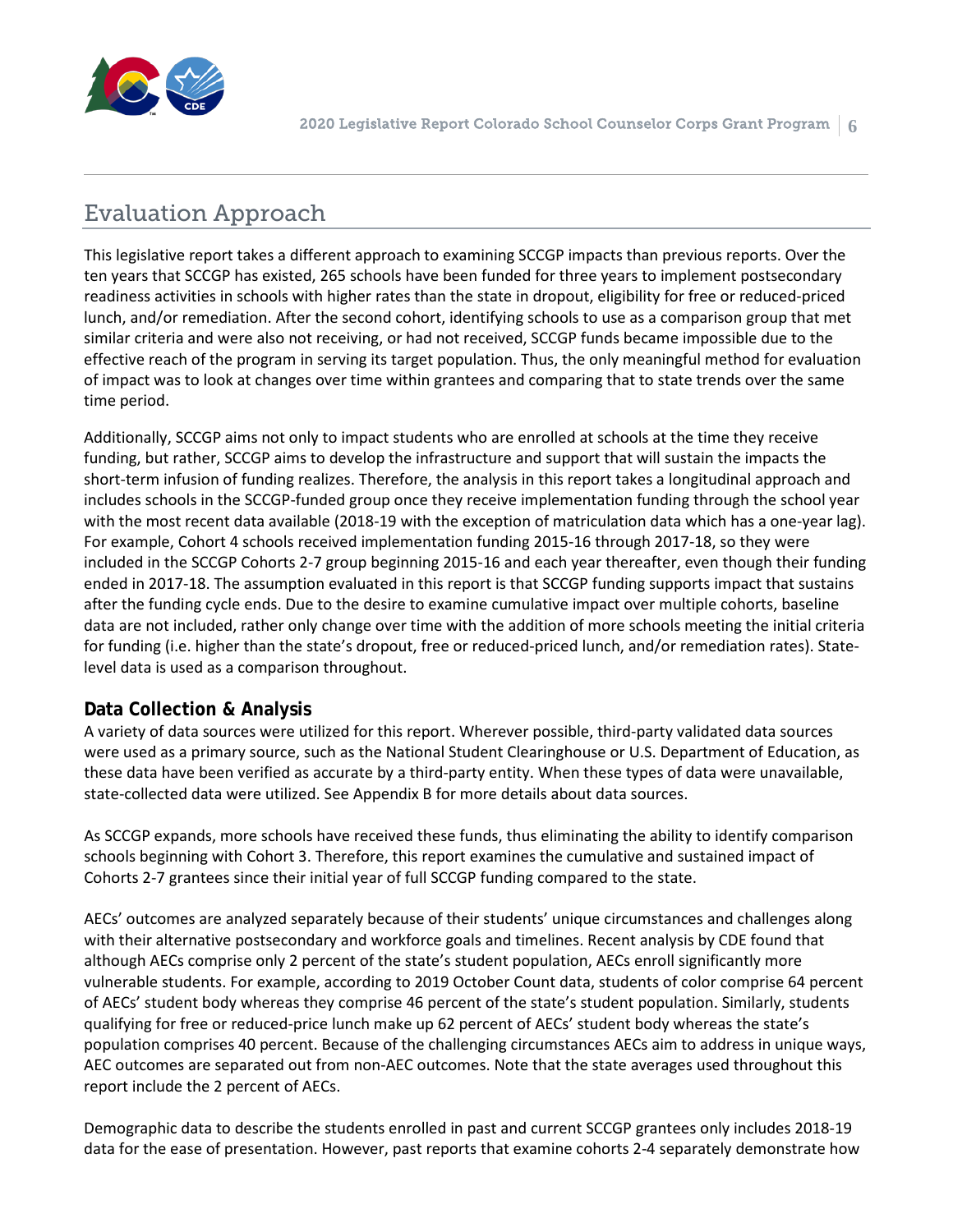

these proportions hold relatively constant throughout each cohort because SCCGP effectively reaches its target population each year (see [www.cde.state.co.us/postsecondary/schoolcounselorcorps\)](http://www.cde.state.co.us/postsecondary/schoolcounselorcorps).

Although not the primary focus of this report, Appendix C contains the analysis of Cohort 5 grantees' and schools' year-end annual reports as they complete their three-year full funding cycle to continue to understand the process of implementing a comprehensive school counselor program that yields sustainable postsecondary impacts.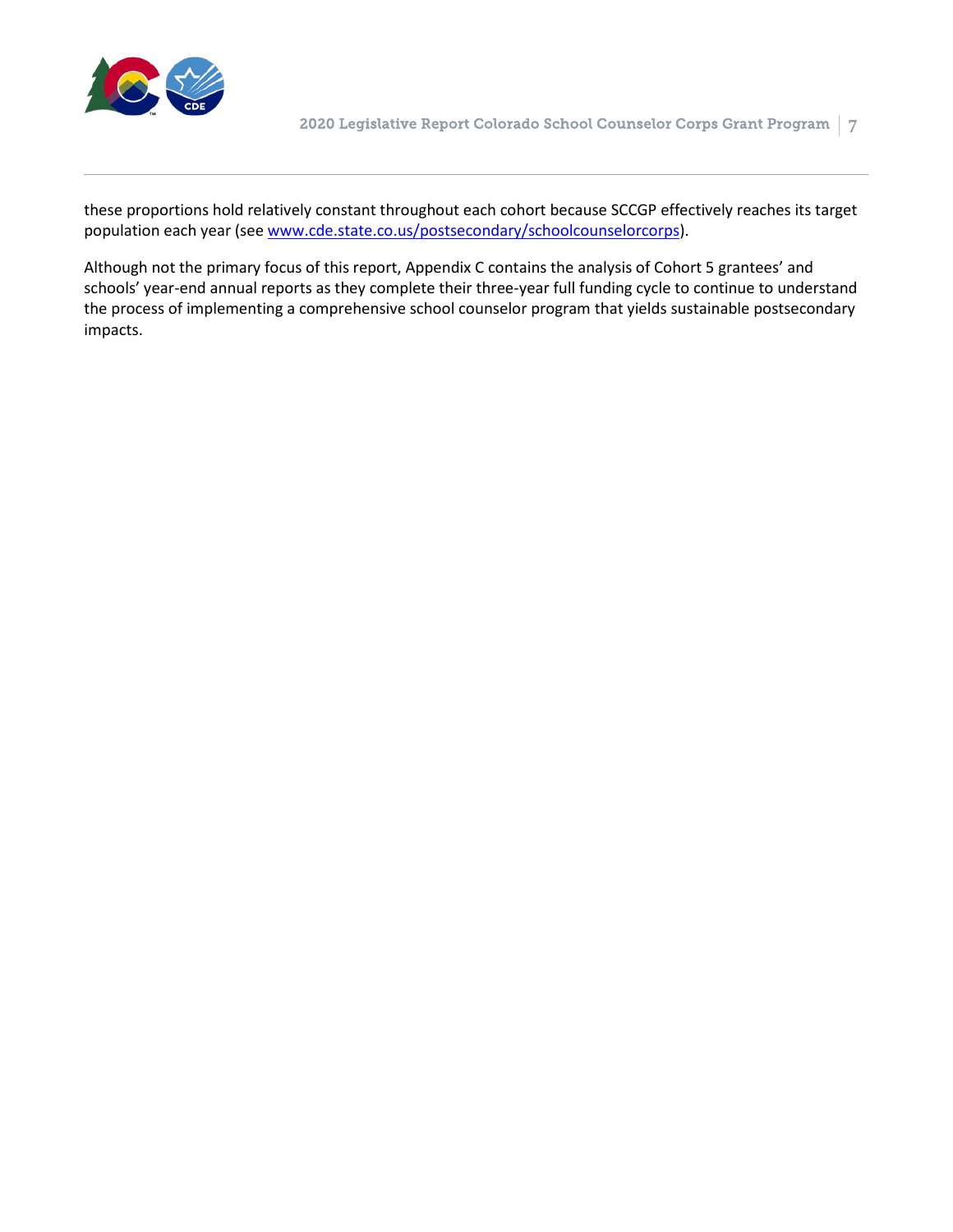

## Description of Grantees Cohorts 2-7

#### **Grant Application Process**

The Request for Proposals (RFPs) are announced in the spring prior to the Colorado General Assembly making final appropriations to the program to allow eligible education providers time to prepare their application to the program. Based on lessons learned from the initial cohorts, since 2014-15 (Cohort 4), SCCGP funds begin with partial funding for a development year prior to being fully funded for implementation for three years. Since the 2014-15 school year, SCCGP has been appropriated \$10,000,000 annually to distribute to grantees for implementing postsecondary success supports.

The SCCGP statute defines an eligible education provider as:

- A school district (on behalf of one or more secondary schools);
- A Board of Cooperative Educational Services (BOCES);
- A charter school; or
- An Institute Charter School.

Priority was given to applicants that served:

- Secondary schools at which the dropout rate exceeded the statewide average;
- Secondary schools with a percentage of students who were eligible for Free or Reduced-Priced Lunch exceeding the statewide average; and/or
- Secondary schools with postsecondary remediation rates that exceeded the statewide average.

Allowable activities include secondary school counselor salaries and benefits; postsecondary preparatory services; professional development; and program development. The RFP included a rubric that detailed criteria that a proposal would be measured against and included sections on: 1) a quality plan; 2) partnerships; 3) postsecondary activities; and 4) a budget narrative.

#### **Description of Cohorts 2-7 Grantees**

From 2011-12 through 2018-19, SCCGP funded 265 schools for three years of implementation. SCCGP grantees represent a wide range of schools serving a diverse student population with regard to secondary school type, student count, mobility rates, geographic region, ethnicity, and free and/or reduced lunch qualified students.

**Types of Secondary Schools:** SCCGP Cohorts 2-7 funded 109 high schools, 108 middle schools, and 48 undivided secondary schools. Thirty-five of the 265 funded schools are designated Alternative Education Campuses (AEC).

**Geographic Location:** As illustrated through yellow highlights in Map 1, SCCGP Cohorts 2-7 grantees are located across Colorado.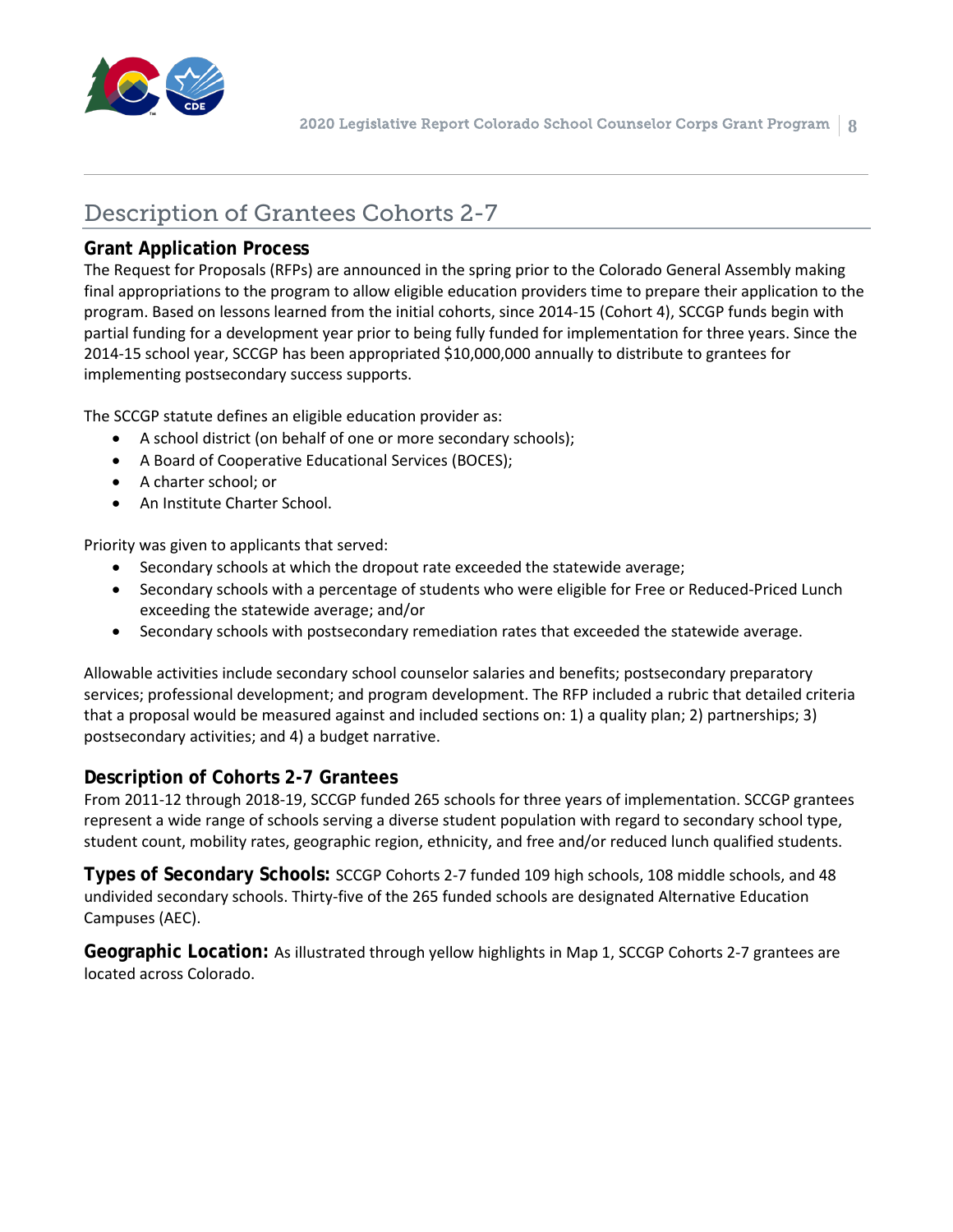



**MAP 1: SCCGP Cohorts 2-7 Grantees' Location** Colorado School District Map

**Student Count:** Pupil membership data based on the October count is utilized to determine the number of students impacted by current and previous SCCGP funding. Schools, and their students, are included in the count once they receive their first year of implementation funds. Table 1 depicts SCCGP's cumulative sample sizes for the past eight years that are used for the various outcomes explored in the report, including total counts, 7th-12th grade (used for dropout), and seniors. Non-AEC schools and AECs that have received SCCGP funds are separated out as they are analyzed independently for all postsecondary readiness outcomes that AECs engage in, which includes graduation, completion, and dropout data. However, AECs are included in the following demographic data analysis for SCCGP Cohorts 2-7 utilizing only 2018-19 data for the most recent point in time snapshot.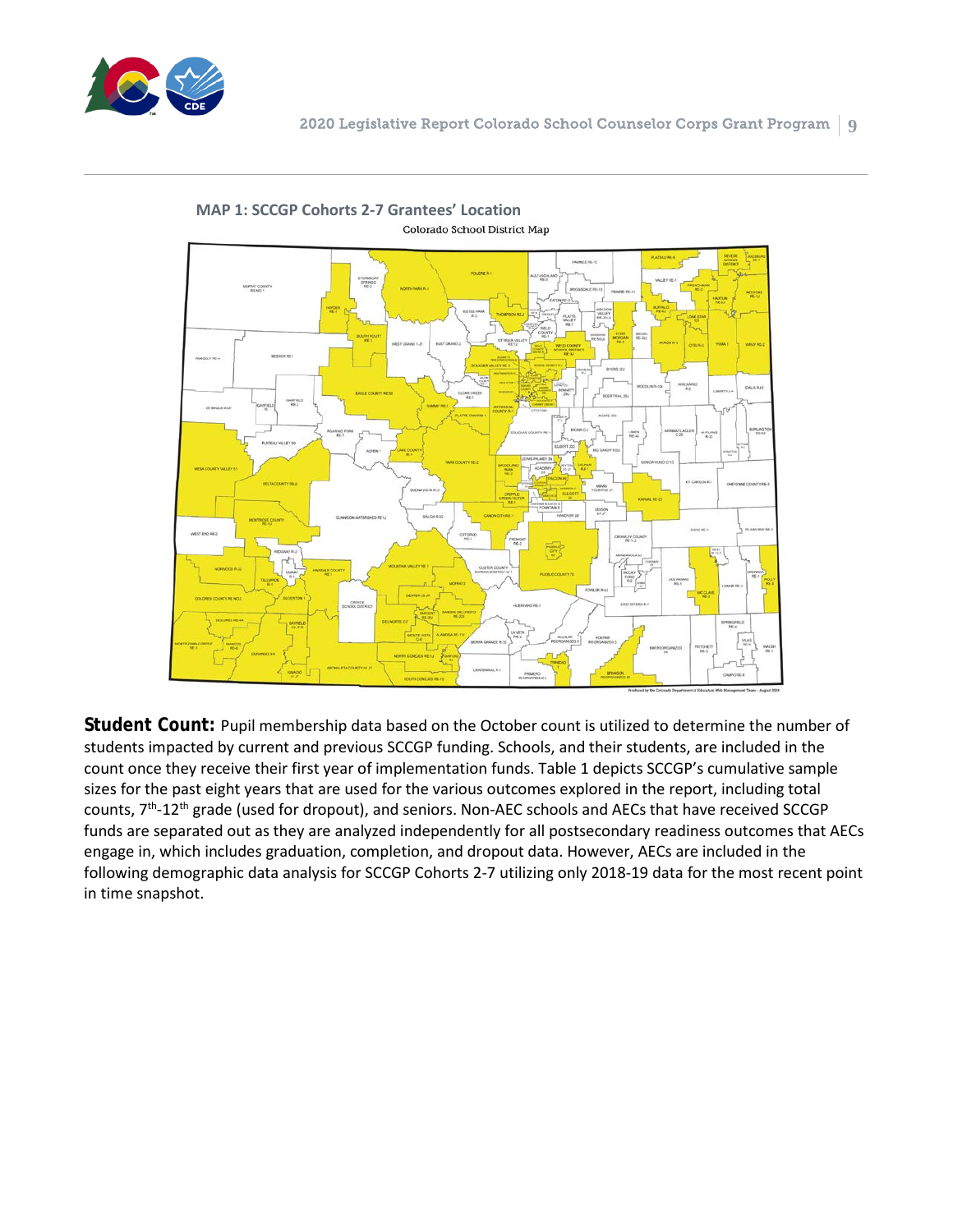

|                                           | 2011-12        | 2012-13        | 2013-14        | 2014-15 | 2015-16 | 2016-17 | 2017-18 | 2018-19 |
|-------------------------------------------|----------------|----------------|----------------|---------|---------|---------|---------|---------|
| <b>SCCGP Cohort(s)</b>                    | $\overline{2}$ | $\overline{2}$ | $\overline{2}$ | $2 - 3$ | $2 - 4$ | $2 - 5$ | $2 - 6$ | $2 - 7$ |
| Non-AEC Total                             | 47,416         | 47,518         | 48,403         | 77,733  | 102,117 | 108,389 | 123,301 | 139,832 |
| Non-AEC 7 <sup>th</sup> -12 <sup>th</sup> | 38,051         | 38,253         | 39,026         | 63,928  | 70,759  | 91,459  | 102,444 | 113,383 |
| <b>Non-AEC Seniors</b>                    | 5,420          | 5,180          | 5,235          | 9,130   | 12,570  | 14,283  | 15,892  | 17,463  |
| <b>AEC Total</b>                          | 2,265          | 1,916          | 1,871          | 3,227   | 7,596   | 6,982   | 8,626   | 11,348  |
| AEC $7th - 12th$                          | 2,257          | 1,912          | 1,870          | 3,225   | 7,594   | 6,981   | 8,604   | 11,311  |
| <b>AEC Seniors</b>                        | 1,090          | 933            | 917            | 1,701   | 4,103   | 3,634   | 4,489   | 5,563   |
| <b>State</b>                              |                |                |                |         |         |         |         |         |
| Total                                     | 854,265        | 863,561        | 876,999        | 889,006 | 899,112 | 905,019 | 910,280 | 911,536 |
| $7^{th} - 12^{th}$                        | 366,720        | 371,969        | 378,008        | 385,400 | 394,337 | 400,700 | 405,924 | 410,969 |
| Seniors                                   | 61,398         | 62,503         | 62,836         | 63,001  | 65,317  | 66,244  | 68,059  | 69,316  |

**Table 1: Student Counts for SCCGP Cohorts 2-7 Once Implementation Funding Began and the State**

**Ethnicity:** The students served in schools funded by SCCGP Cohorts 2-7 were from highly diverse ethnic backgrounds. As of the 2018 October count, 60 percent of all SCCGP Cohorts 2-7 students identified as a person of color as compared to 47 percent of students statewide. The following chart depicts the breakdown of students' ethnicities enrolled in SCCGP Cohorts 2-7 schools.



**CHART 1: Students' Ethnicity in SCCGP Cohorts 2-7 Schools, 2018-19**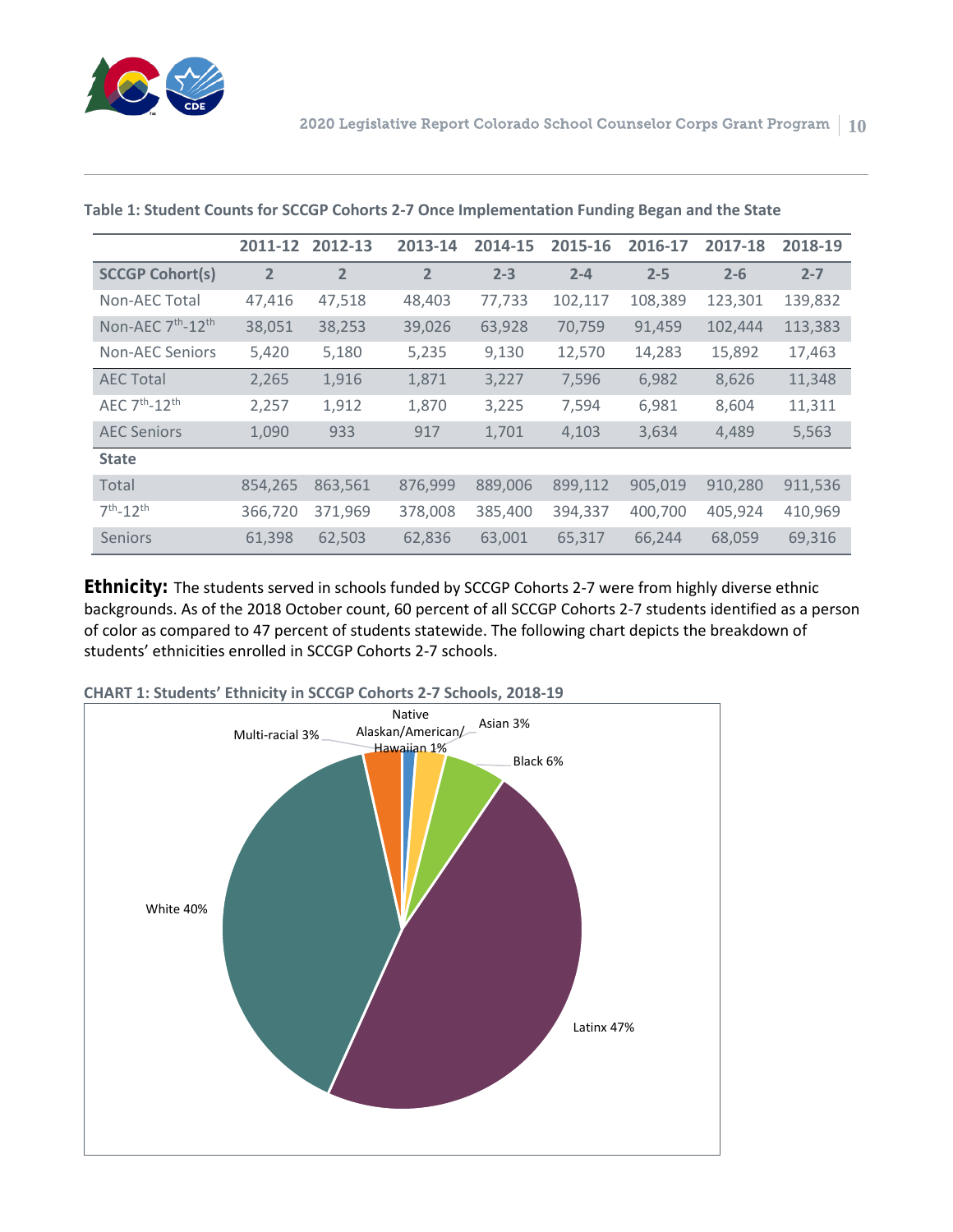

**Free or Reduced-priced Lunch:** The number of students qualifying for free or reduced-priced lunch is the standard proxy for students' socioeconomic status. As such, one of SCCGP's eligibility requirements is that the schools serve a high percentage of students qualifying for free or reduced-priced lunch. The 2018 October count data show that SCCGP funds reached students from low income backgrounds as 58 percent of students in Cohorts 2-7 schools were eligible for free or reduced-priced lunch whereas only 41 percent of students statewide were eligible.



**CHART 2: SCCGP Cohorts 2-7 Students Qualifying for Free or Reduced-Priced Lunch, 2018-19**

**Mobility Rate:** The mobility rate calculation timeframe was modified in the 2017-2018 school year so that only entries and exits that occur from the October Count date to the end of the school year are included in the calculation. Students must have a gap in attendance of more than 10 consecutive days to be considered mobile. Cohorts 2-7 schools had significantly higher student mobility rates than the state, 15 percent compared to 8 percent, in 2018-19.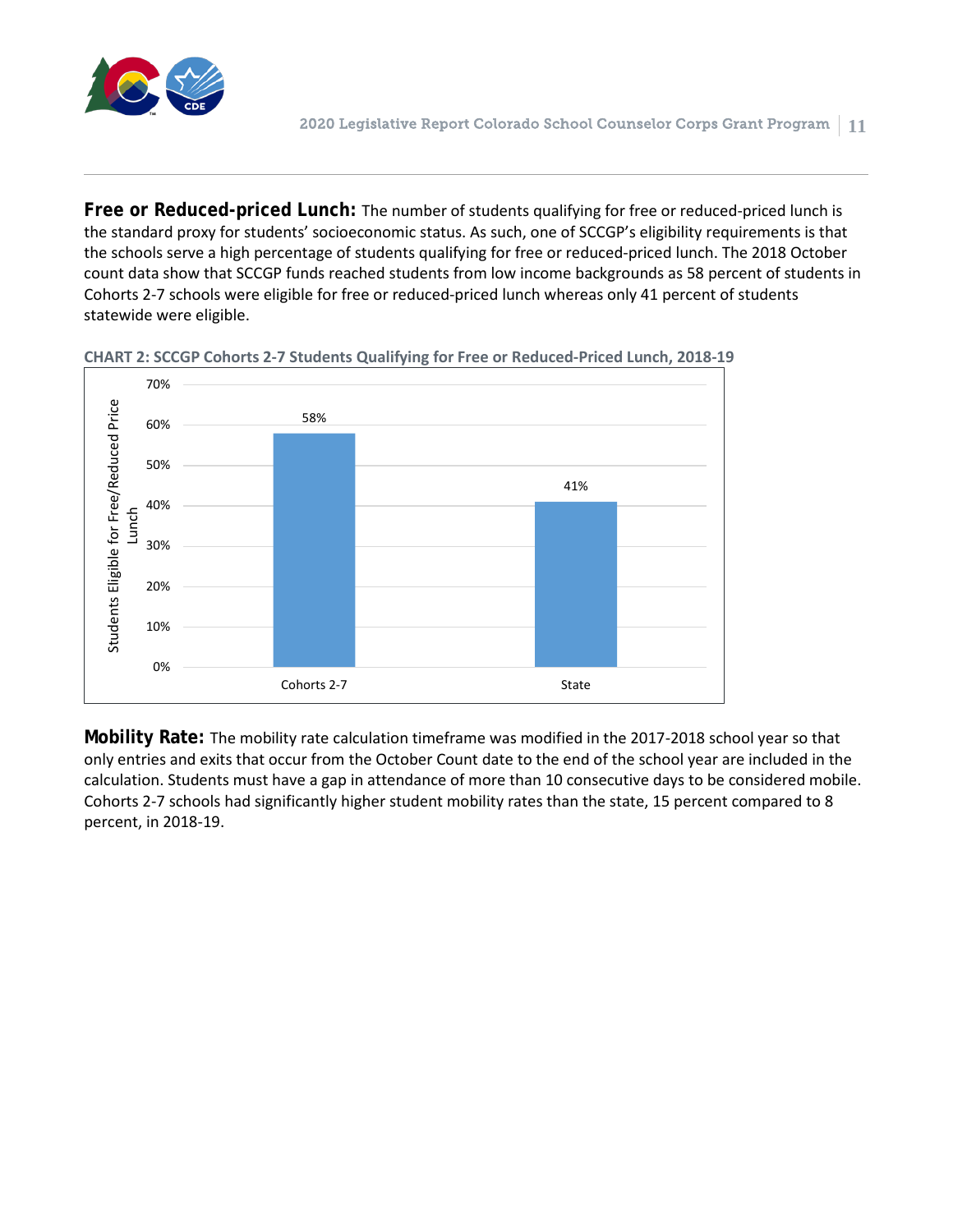



#### **CHART 3: SCCGP Cohorts 2-7 Student Mobility Rate, 2018-19**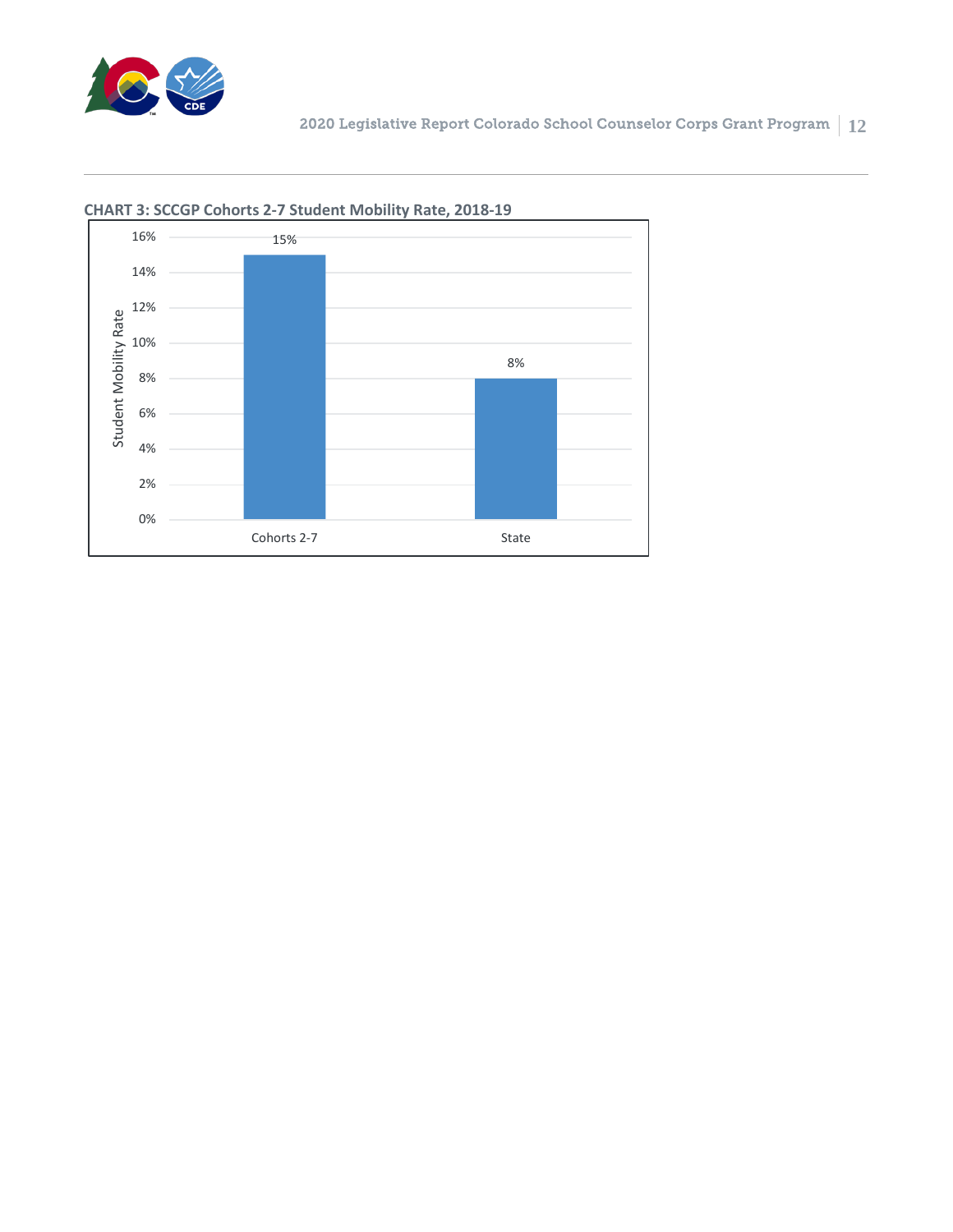

## SCCGP Cohorts 2-7 Outcomes

Per C.R.S. 22-7-1008, a definition of Postsecondary and Workforce Readiness (PWR) was jointly adopted by the Colorado State Board of Education and Colorado Commission of Higher Education in 2015. PWR describes "the knowledge and skills (competencies) needed to succeed in postsecondary settings and to advance in career pathways as lifelong learners and contributing citizens." Districts operationalize PWR in a variety of ways, including students having the required life skills for success after high school, being on-track to four-year graduation, having work experience and/or college credit. This report highlights baseline data from the initial development year and final outcomes after three years of implementation for the following indicators:

- Graduation and completion rates
- Dropout rate
- Concurrent enrollment participation
- Free Application for Federal Student Aid (FAFSA) completion
- Matriculation rate

#### **Graduation and Completion Rates**

SCCGP aims to increase grantees' graduation and completion rates. Four-year graduation is defined as those students who graduate from high school four years after entering ninth grade. Four-year completion rates include not only those who graduated, but also those who successfully completed a non-diploma certificate or High School Equivalency within the first four years after entering ninth grade. From 2011-12 to 2018-19, SCCGP funded, non-AEC schools' four-year graduation and completion rates increased by 8 and 6 percentage points, respectively, whereas the statewide rates increased by 6 and 5 percentage points, respectively. By 2018-19, SCCGP-funded schools outperformed the state by 4 and 3 percentage points, respectively. The chart below illustrates how SCCGP-funded schools are consistently improving their graduation rates and increasingly outperforming the state average and how completion rates follow a similar, yet less pronounced, trend.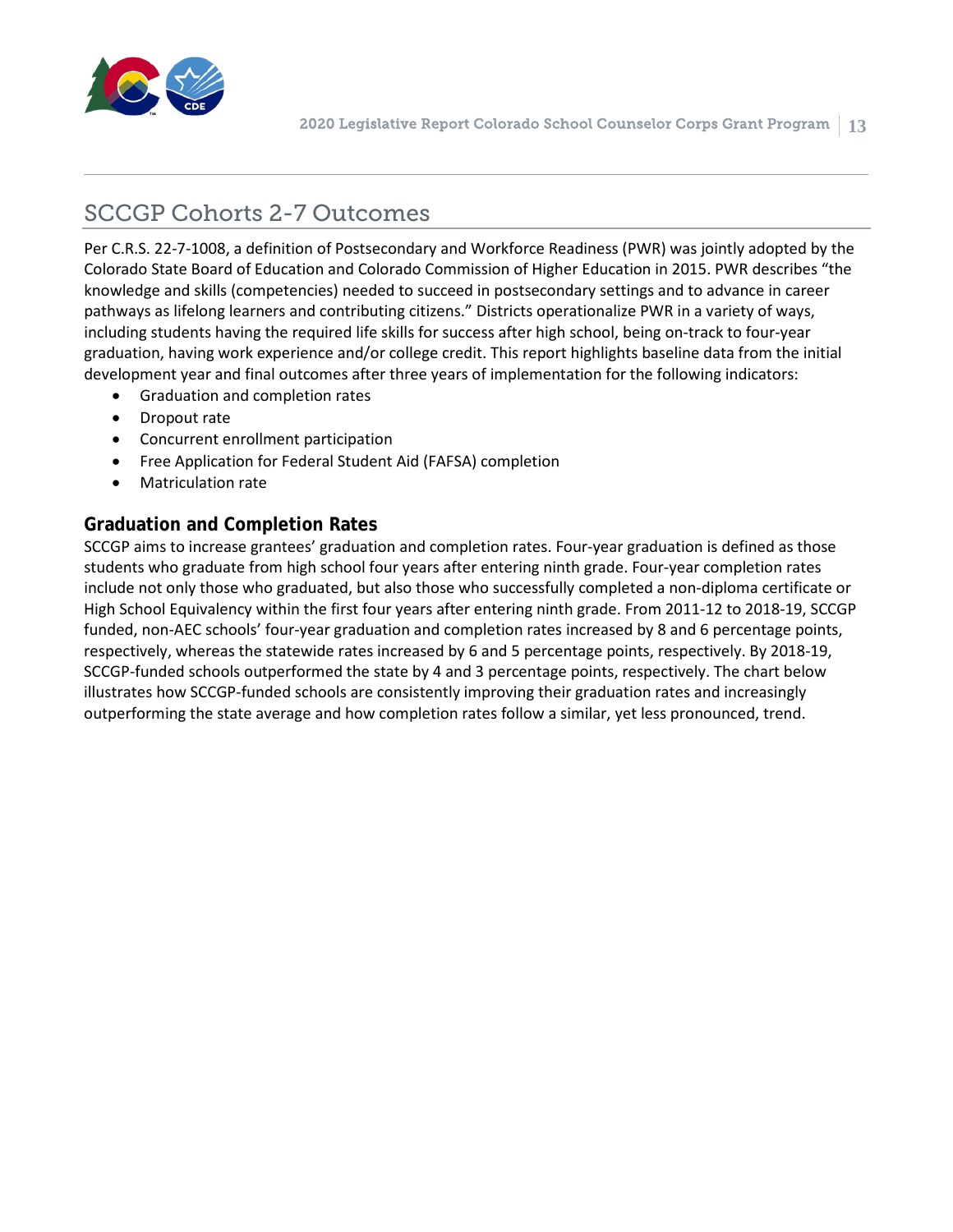



#### **CHART 4: Four-Year Non-AEC Graduation Rates for SCCGP Cohorts 2-7 Schools and the State, Class of 2012-19**

*For the SCCGP and state sample sizes for each year, see Table 1 on page 10.*

SCCGP-funded AECs are also seeing gains; however, they are less robust and consistent than traditional schools' gains. The Class of 2015, which saw the greatest dip in graduation and completion rates, introduced three highly unique AECs that focus on the significant challenges of new immigrant and English language learner high school students, the majority in their young adult years. The rates returned to their previous average with the addition of a new cohort in 2016, and steadily increased for the following two years.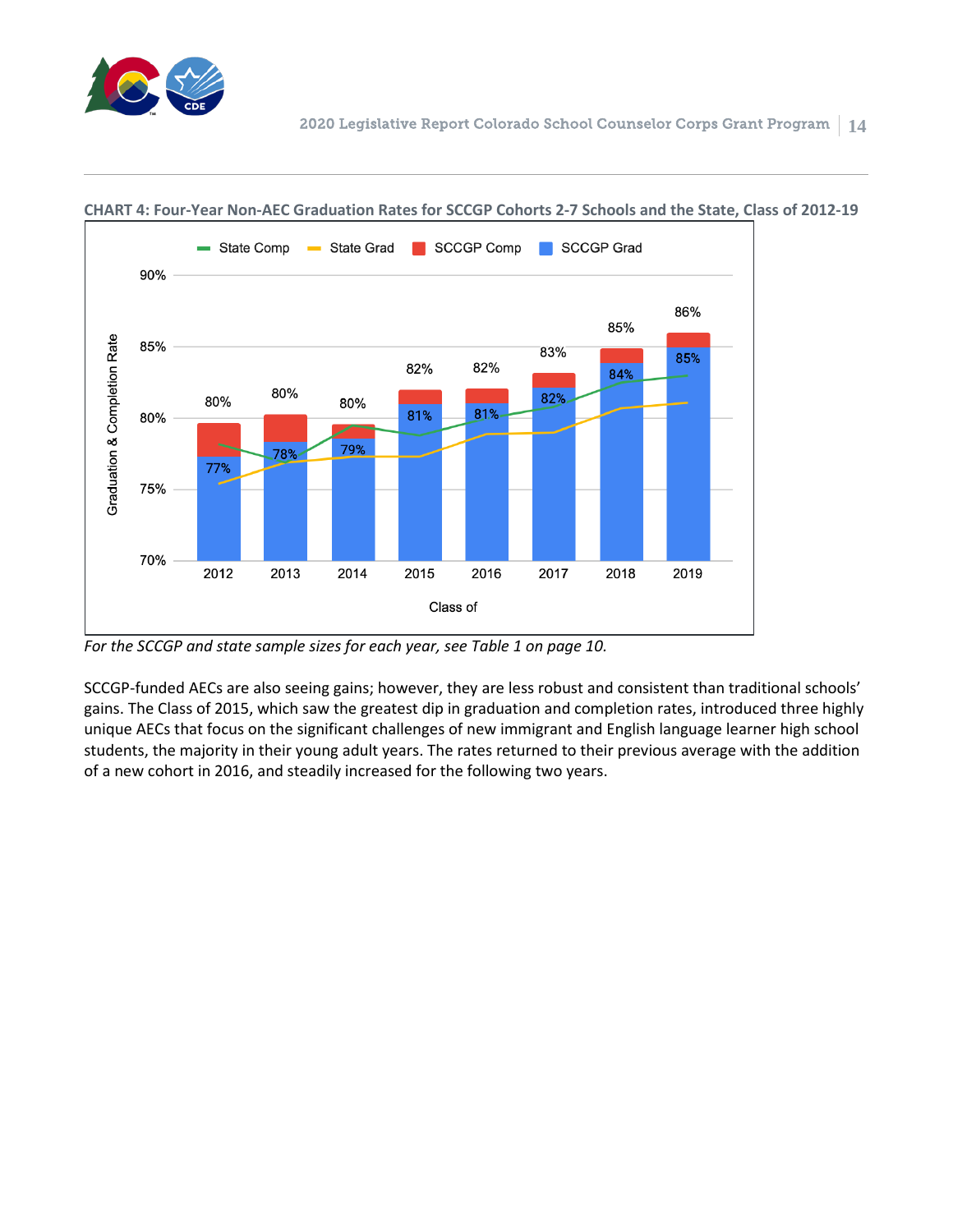



#### **CHART 5: Four-Year Graduation and Completion Rates for SCCGP Cohorts 2-7 AECs, Class of 2012-19**

*For the SCCGP AEC sample sizes for each year, see Table 1 on page 10.*

#### **Dropout Rates**

Dropout rates also demonstrate that schools that receive SCCGP funds are observing increases in students staying in school. Over the eight years of SCCGP implementation funding, the Cohorts collectively reduced their dropout rate by 1.2 percentage points whereas the statewide rate dropped 0.9 percentage points. The following chart illustrates Cohorts 2-7 traditional schools' dropout rate trends compared to the state. Note that dropout rates are calculated based on  $7<sup>th</sup>$ -12<sup>th</sup> grade counts.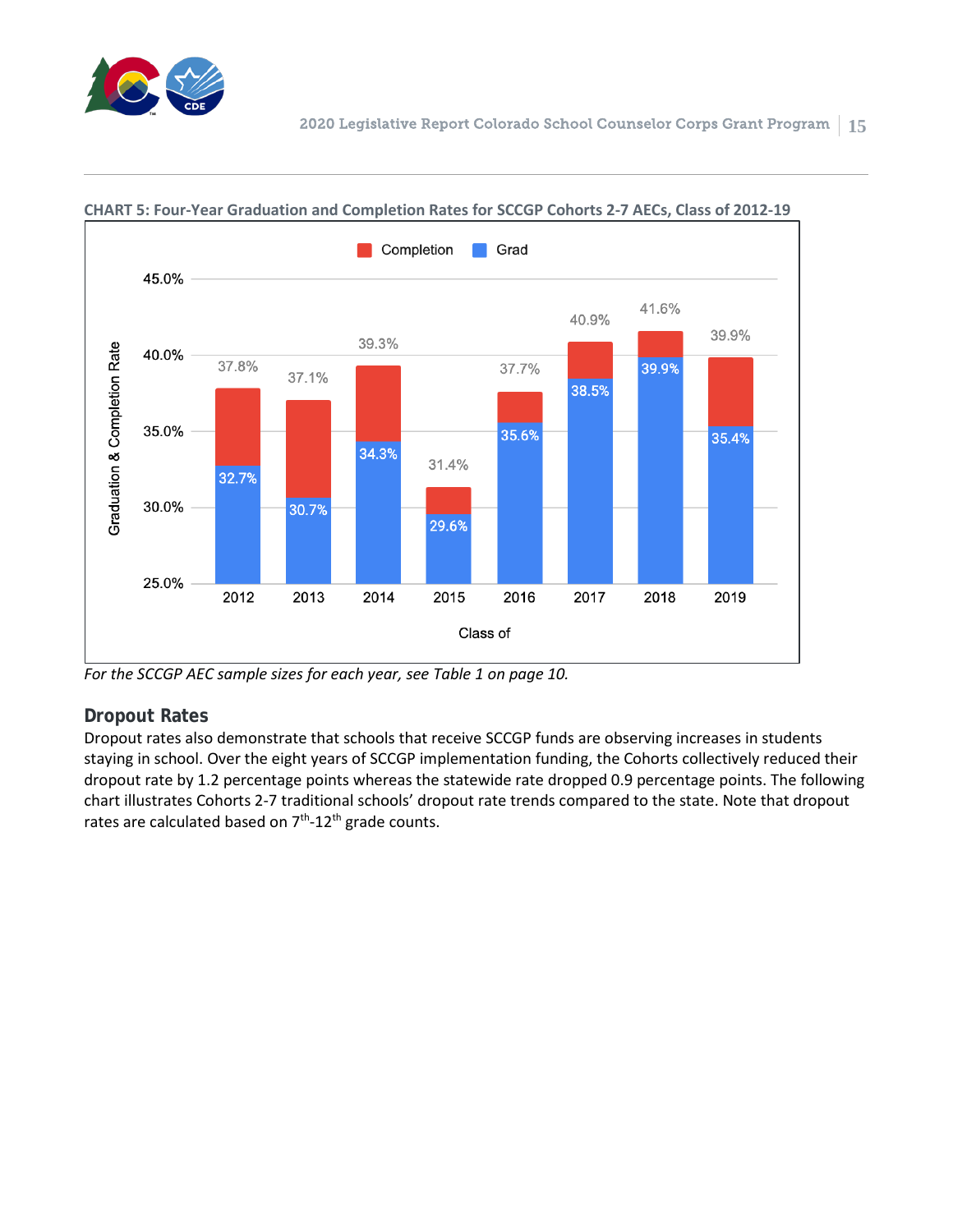



#### **CHART 6: Dropout Rates for Non-AEC SCCGP Cohorts 2-7 Schools and the State, 2011-12 through 2018-19**

*For the SCCGP and state sample sizes for each year, see Table 1 on page 10.*

Again, the AEC data shows a less clear trajectory of impact. Over the course of the eight years of SCCGP-funded implementation, dropout rates did decrease by one percentage point. However, a downward trend is not yet established as most years saw an increase from the initial year.



**CHART 7: Dropout Rates for SCCGP Cohorts 2-7 AECs, 2011-12 through 2018-19**

*For the SCCGP AEC sample sizes for each year, see Table 1 on page 10.*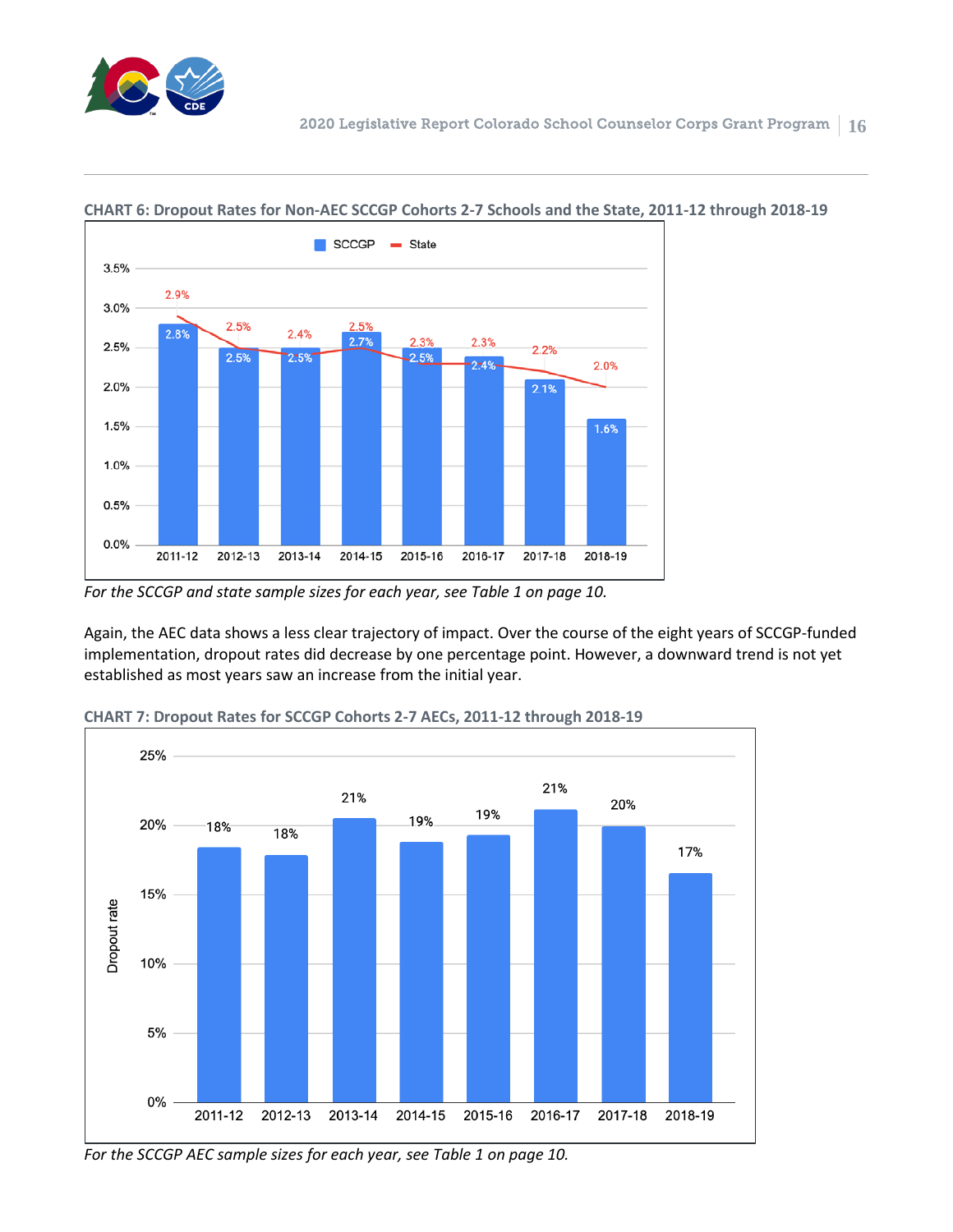

#### **Concurrent Enrollment**

Beginning in 2012, per C.R.S 22-35-122, the Colorado Department of Higher Education in partnership with the Colorado Department of Education has authored an annual report on dual or concurrent enrollment.<sup>[ii](#page-29-1)</sup> "Concurrent Enrollment" is the "simultaneous enrollment of a qualified student in a local education provider and in one or more postsecondary courses, including academic or career and technical education courses, which may include course work related to apprenticeship programs or internship programs, at an institution of higher education" as detailed in C.R.S. 22-35-103 (revised by SB-19-176).

Over the course of their SCCGP funding, each cohort grew and sustained their number of students concurrently enrolled in postsecondary courses. The following graph depicts Cohorts 2-7's growth individually over time with the large dot representing when full funding began, including the hiring of a school counselor. Cohorts 6 and 7 are in the middle of their funding cycle and have not realized the full potential of their gains in having a school counselor support students' concurrent enrollment. Cohorts 3 and 5 show less significant growth than other cohorts likely because they consist largely of high schools in rural Colorado. Concurrent enrollment is particularly challenging in these areas of the state as higher education partners are further away making access to concurrent enrollment opportunities more difficult to establish, historically. Additionally, Cohort 5 only includes four high schools.



**CHART 8: SCCGP Cohorts 2-7 Student Participation in Concurrent Enrollment, 2012-13 through 2018-19**

*Note: The large dot represents when SCCGP funds for full implementation began for each cohort. For SCCGP sample sizes for each year, see Table 1 on page 10.*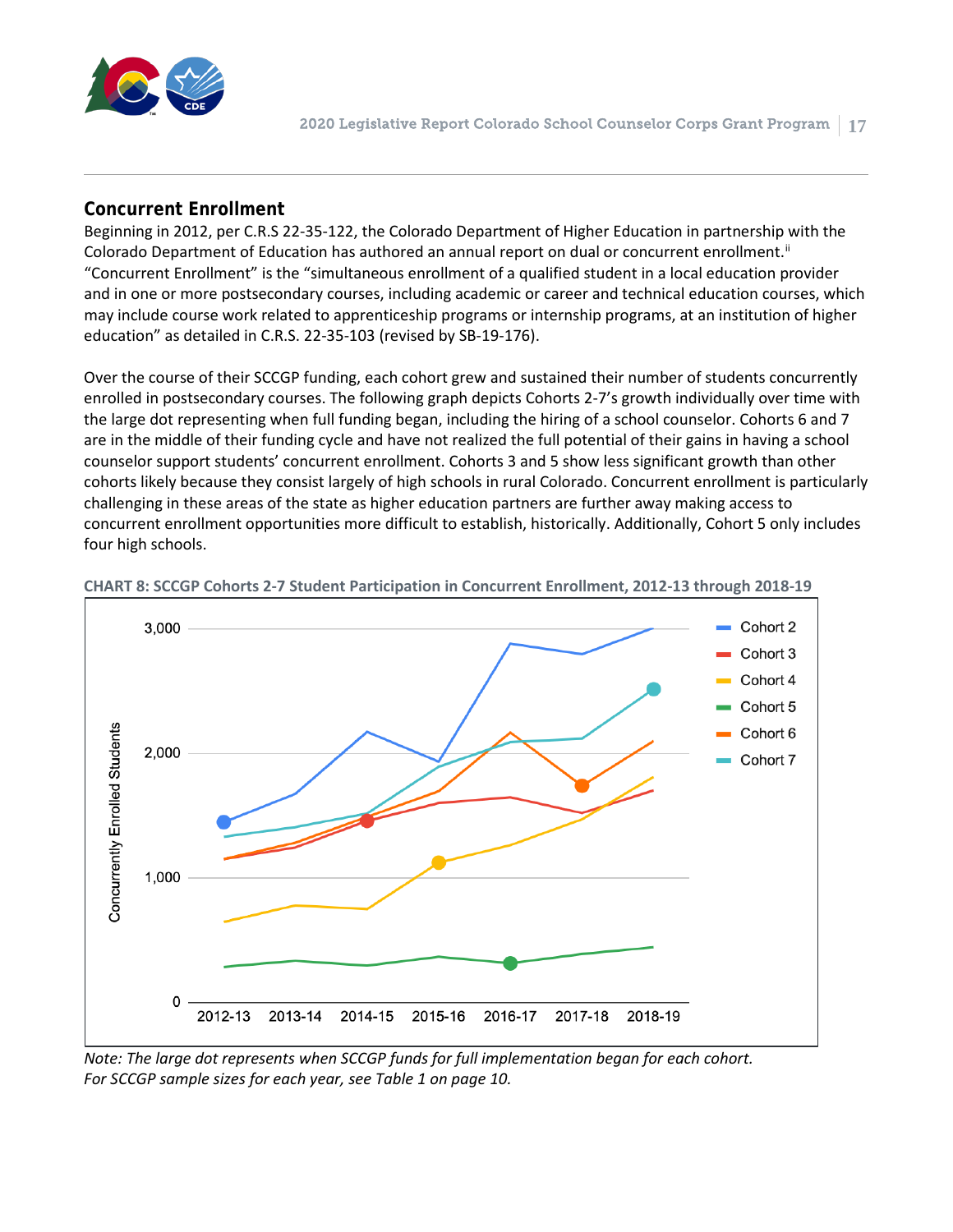

#### **Free Application for Federal Student Aid (FAFSA)**

Nationally, research suggests that 90 percent of high school graduates who complete the FAFSA during their senior year of high school enroll in college within 12 months. **[iii](#page-29-2)** Thus, the Colorado legislature passed HB19-1187 to allocate \$250,000 for FAFSA-related activities to support the implementation of this best practice. The Colorado Department of Higher Education began collecting, validating, and reporting school-level data on seniors completing FAFSAs for the Class of 2012 (see [https://fafsa.highered.colorado.gov\)](https://fafsa.highered.colorado.gov/). Note that FAFSA labels these data in terms of the college freshman class. The following analysis will maintain the referencing used throughout this report with the year reflecting the high school class; therefore, the FAFSA 2015-16 data is applicable to the graduating class of 2015.

When compared to the state, FAFSA completion rates for SCCGP-funded schools show some of the most significant impact. For the first three years of funding, SCCGP-funded schools' and the statewide rates were relatively equal. Every year after, the SCCGP-funded schools saw rates 2.7 to 6.1 percentage points higher than the statewide average. See the chart below for their eight-year trends.



**Chart 9: SCCGP Cohorts 2-7 Non-AEC High School Seniors' FAFSA Completion Rates, Class of 2012-19**

*For SCCGP and state sample sizes for each year, see Table 1 on page 10.*

#### **Matriculation Rates**

The matriculation rate reflects the percent of students who enroll in a two-year, four-year or career and technical education program in the year after graduation. With the exception of a dip in the initial years of the grant program, SCCGP-funded, non-AEC schools increased their overall matriculation rate from 48 to 57 percent, an increase of nine percentage points over the seven years. During the same time, the state's matriculation rate increased from 57 to 59 percent, an increase of two percentage points. The statewide rate for the class of 2016 dropped two percentage points while the SCCGP-funded schools' rate improved by one percentage point. The following table shows the gains SCCGP-funded schools made in supporting their students' matriculation compared to the statewide rate.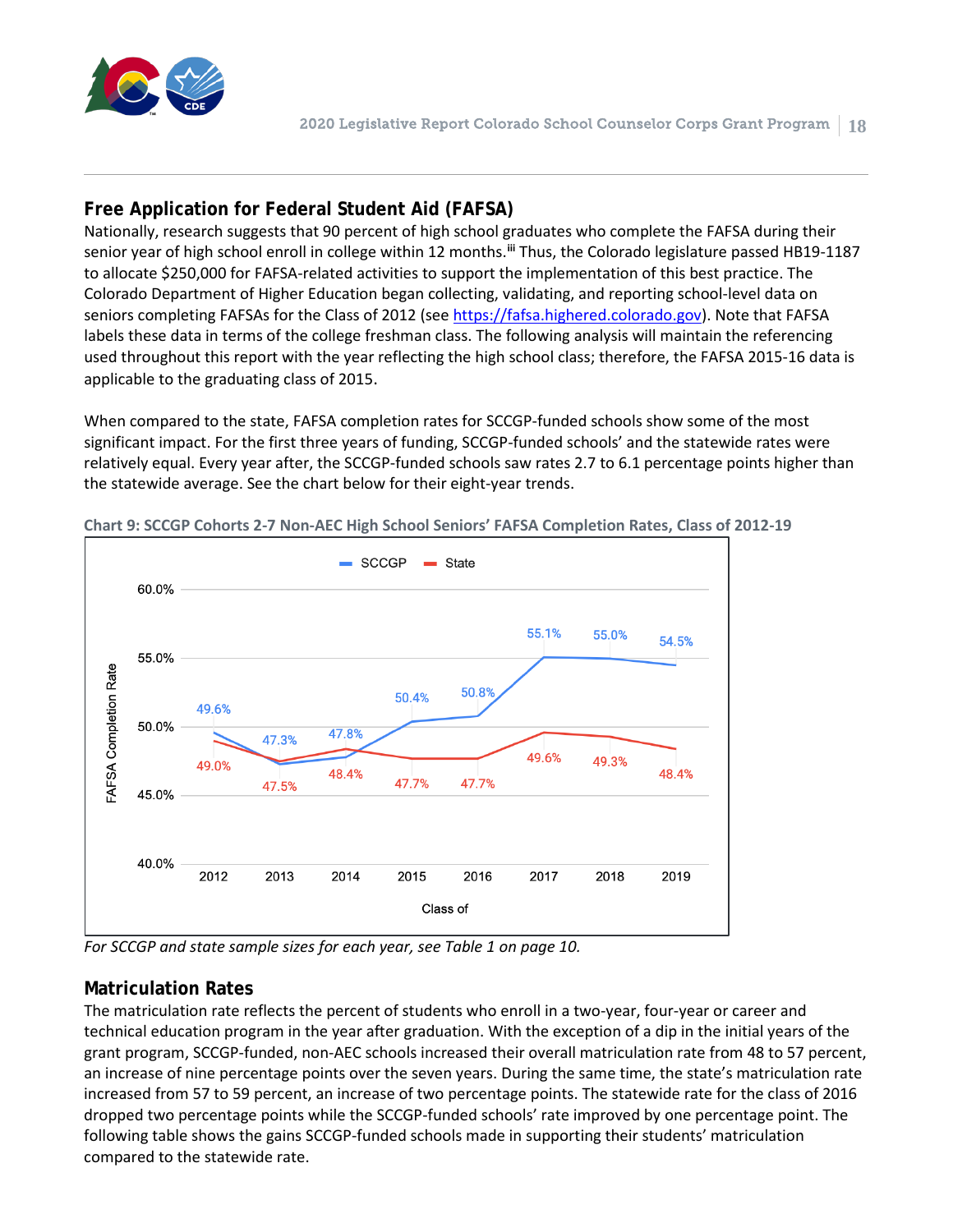



#### **Chart 10: SCCGP Cohorts 2-7 Traditional School Matriculation Rates Class of 2012 through 2018**

*For SCCGP and state sample sizes for each year, see Table 1 on page 10.*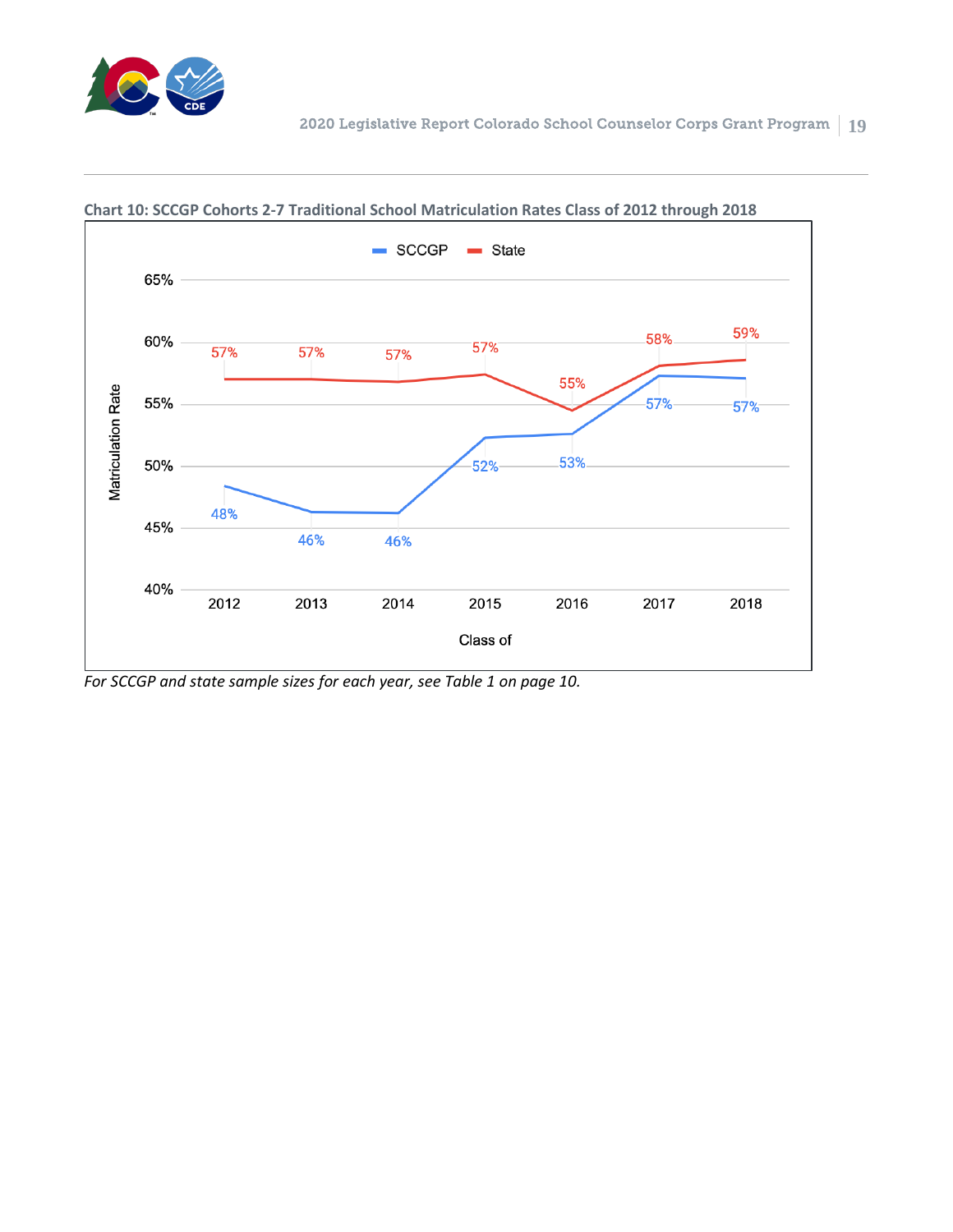

## Conclusion

SCCGP is meeting its legislatively mandated goals in reach and impact. Cohorts 2-7 include a total of 265 schools across all regions in the state, serving 109 high schools, 108 middle schools, 48 undivided secondary schools and 35 AECs. In 2018-19 alone, past and current grantees enrolled a total of 151,180 students, including a significantly more students of color, those qualifying for free or reduced-price lunch, and mobile students when compared to state averages.

SCCGP contributed to a variety of PWR impacts demonstrated by schools in various phases of implementation – Year 1-3 or sustainability:

- SCCGP-funded, non-AEC schools' four-year graduation and completion rates increased by 8 and 6 percentage points, respectively, whereas the state's rates increased by 6 and 5 percentage points, respectively, from 2011-12 through 2018-19.
- In 2018-19, SCCGP-funded, non-AEC schools realized a .4 percentage point smaller dropout rate than the state's dropout rates.
- SCCGP-funded AECs' four-year graduation and completion rates and dropout rates are stabilizing after the addition of a highly impacted group of AECs were funded in 2014-15.
- Each cohort saw growth in their students' concurrent enrollment during the course of their SCCGP funding. Cohorts that have completed their funding cycle have sustained their growth in participation beyond their funding cycles.
- For the first three years of funding, SCCGP-funded schools' and the state's FAFSA completion rates were relatively equal. Every year after, the SCCGP-funded schools increased their rate to a greater degree than the state, from a 2.7 to a 6.1 percentage point difference.
- SCCGP-funded, non-AEC schools increased their overall matriculation from 48 to 57 percent, 9 percentage points for the 7 years. During the same time, the state's matriculation rate increased from 57 to 59 percent, 2 percentage points.

Although this evaluation cannot claim that all of these substantial gains are unequivocally caused by SCCGP alone, the eight-year trend data demonstrates that SCCGP schools and students are experiencing higher rates of postsecondary readiness than the state.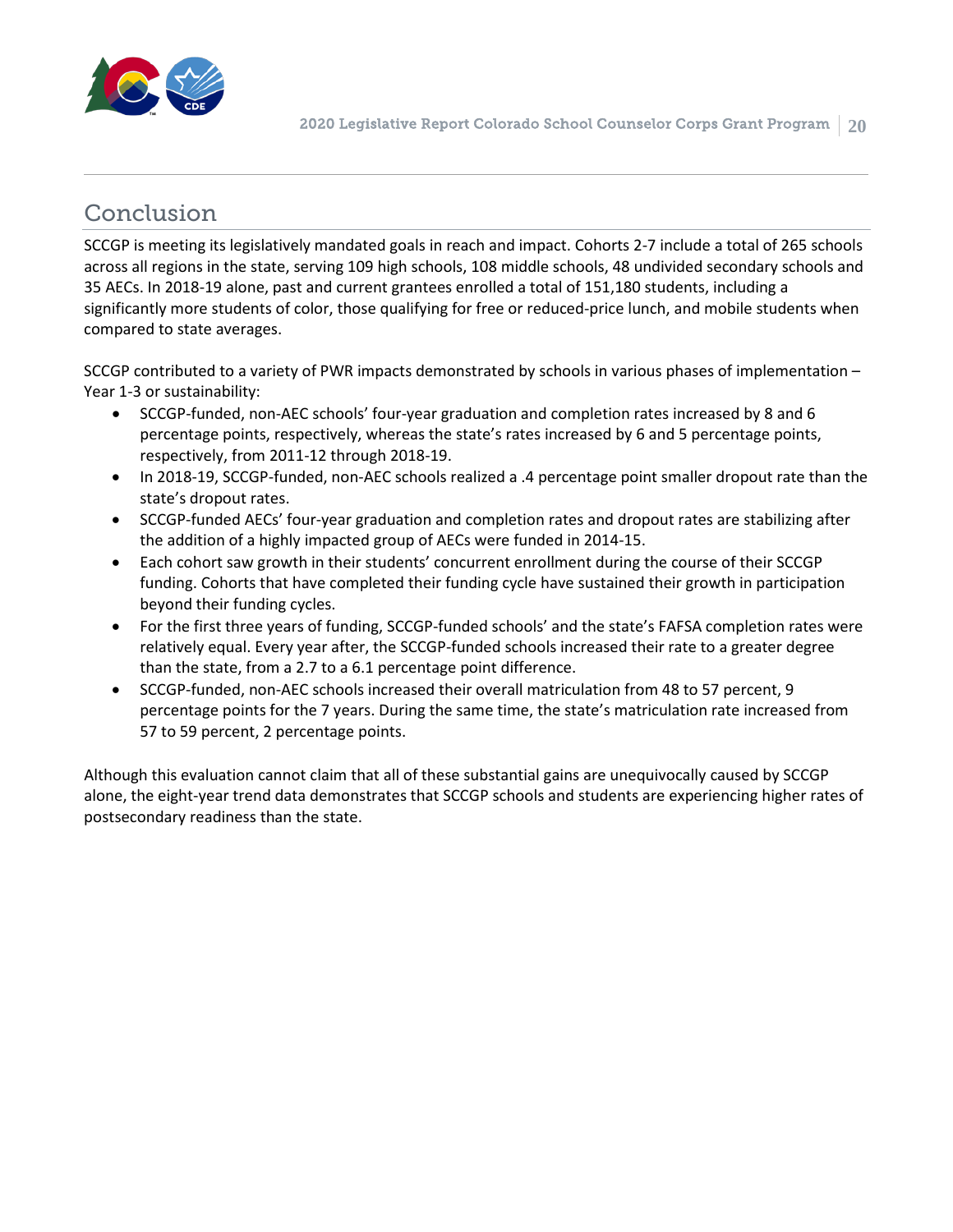

## Appendix A: 2018-19 School Counselor Corps Advisory Committee

Lisa Moore, Jefferson County Public Schools, Master Practitioner (Chair)

Andrew Burns, Durango School District, School District Administration (Vice Chair)

Carl Einhaus, Colorado Department of Higher Education, Student Affairs

Elysia Clemens, University of Denver, Counselor Educator

Lauren Jones, Colorado Community College System, CTE, Program Director

Brenda Meltenberger, Burlington School District, High School Counselor

Kim Medina, Colorado School of Mines, College Admissions Director

Catie Riessen, Brighton 27J School District, Middle School Counselor

Jennifer Quintana, Adams 12 Five Start School District, Elementary School Counselor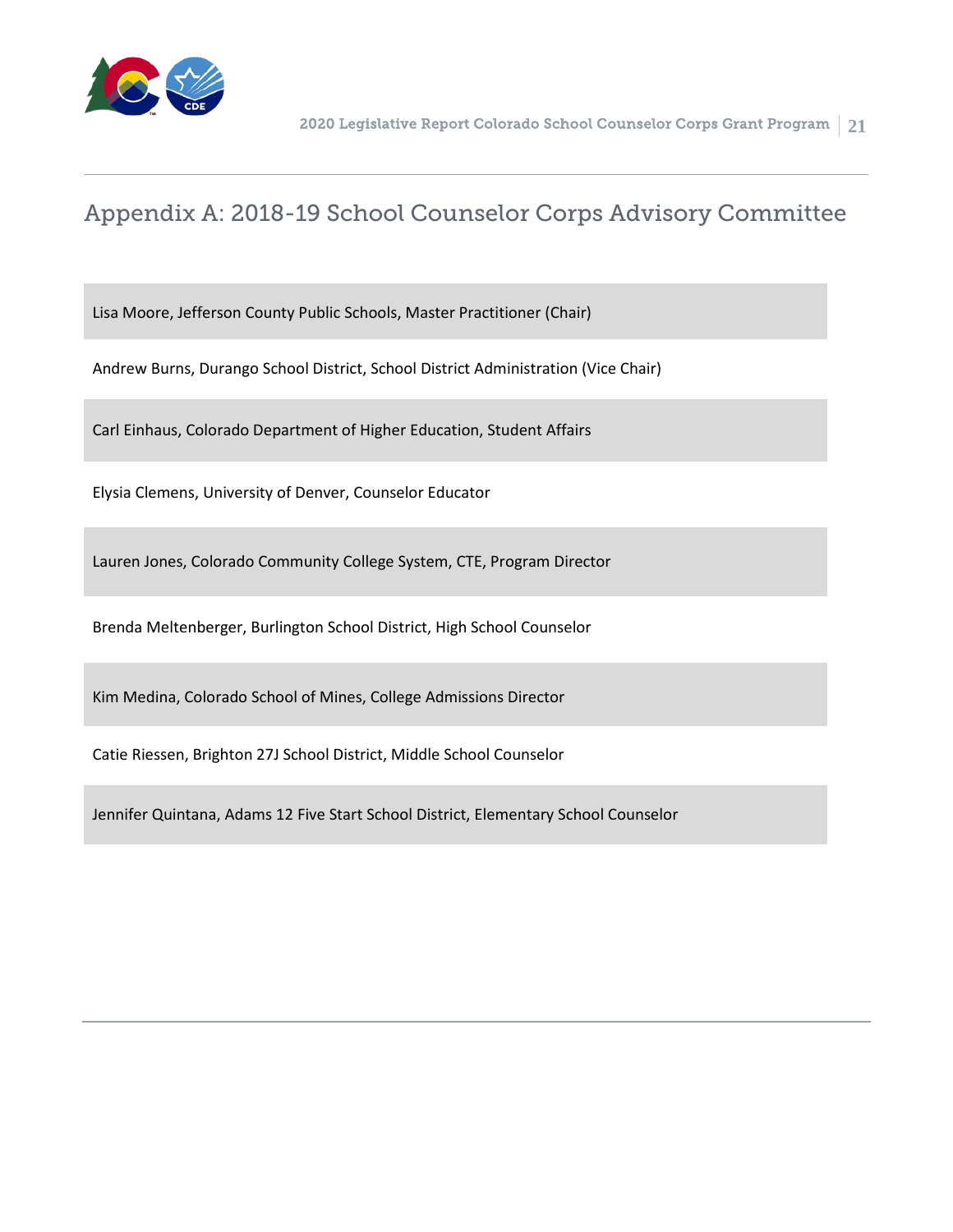

## Appendix B: Data Collection and Analysis Process

- 1) CDE collected self-report data from grantees at the district and school level. These data were utilized for:
	- Student-to-counselor ratios
	- Grantee implementation indicators
		- o Goals
		- o Professional development
		- o ASCA standards
		- o ICAP
	- Career and Technical Education
	- College Visits
- 2) CDE's publicly accessible data were utilized for:
	- Demographic data and student counts
	- Graduation, completion, and dropout rates
- 3) The Colorado Department of Higher Education (CDHE) i3 data system and reports were utilized for:
	- FAFSA Completion (U.S. Department of Education verified data)
	- Concurrent Enrollment (Student Unit Record Data System, SURDS)
	- Postsecondary Matriculation (National Student Clearinghouse & SURDS)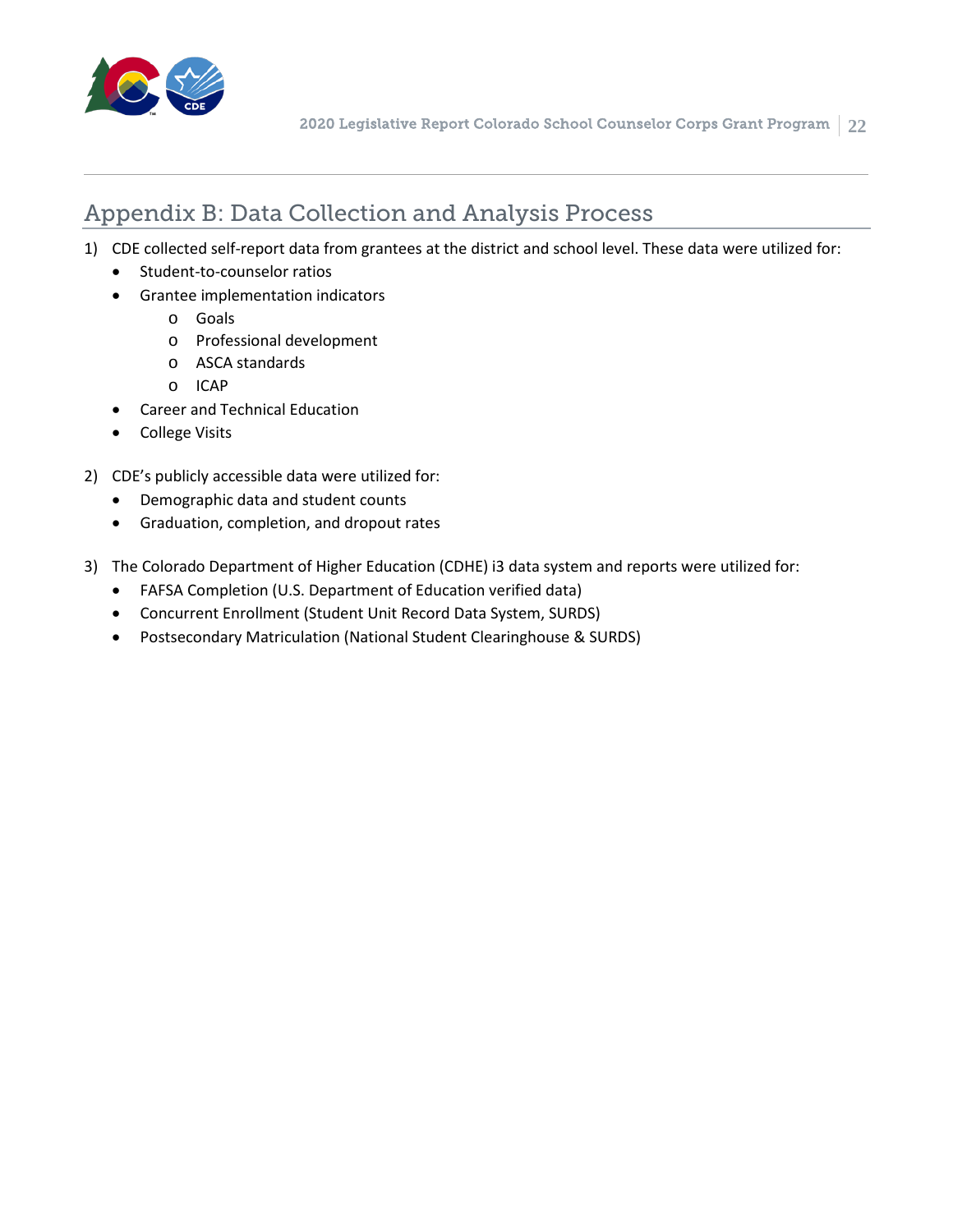

## Appendix C: SCCGP Cohort 5 Final Program Development Outcomes

#### **SCCGP Cohort 5 Background Information**

**MAP 2**

Cohort 5's program implementation data were analyzed for this report because they completed their funding cycle in 2018-19. In 2015-16, Cohort 5 received an initial year of partial funding for development, totaling \$536,041, to conduct a district- and school-level needs assessment and environmental scan and identify up to four SMART goals based on a root cause analysis. Interventions were then identified to address the prioritized goals and their root causes.

For the three years following, Cohort 5 received slightly more than \$2 million for implementation. Cohort 5 was comprised of twenty-three schools, the majority of which are located in rural communities (see Map 2 below). Schools served approximately 5,600 students in each of the three years they received implementation funding.



School Counselor Corps Grant Cohort 5

Grantees (e.g. districts, BOCES) and funded schools were required to complete end-of-year reports, which were designed to examine grantee and schools' progress toward meeting their identified goals, professional development, ICAP implementation, student-to-counselor ratios, American School Counselor Association Model implementation, and student participation in career and technical education and college visits. The following analysis reflects the themes of progress, outputs, and outcomes for Cohort 5 grantees' and schools' three years of SCCGP implementation funding.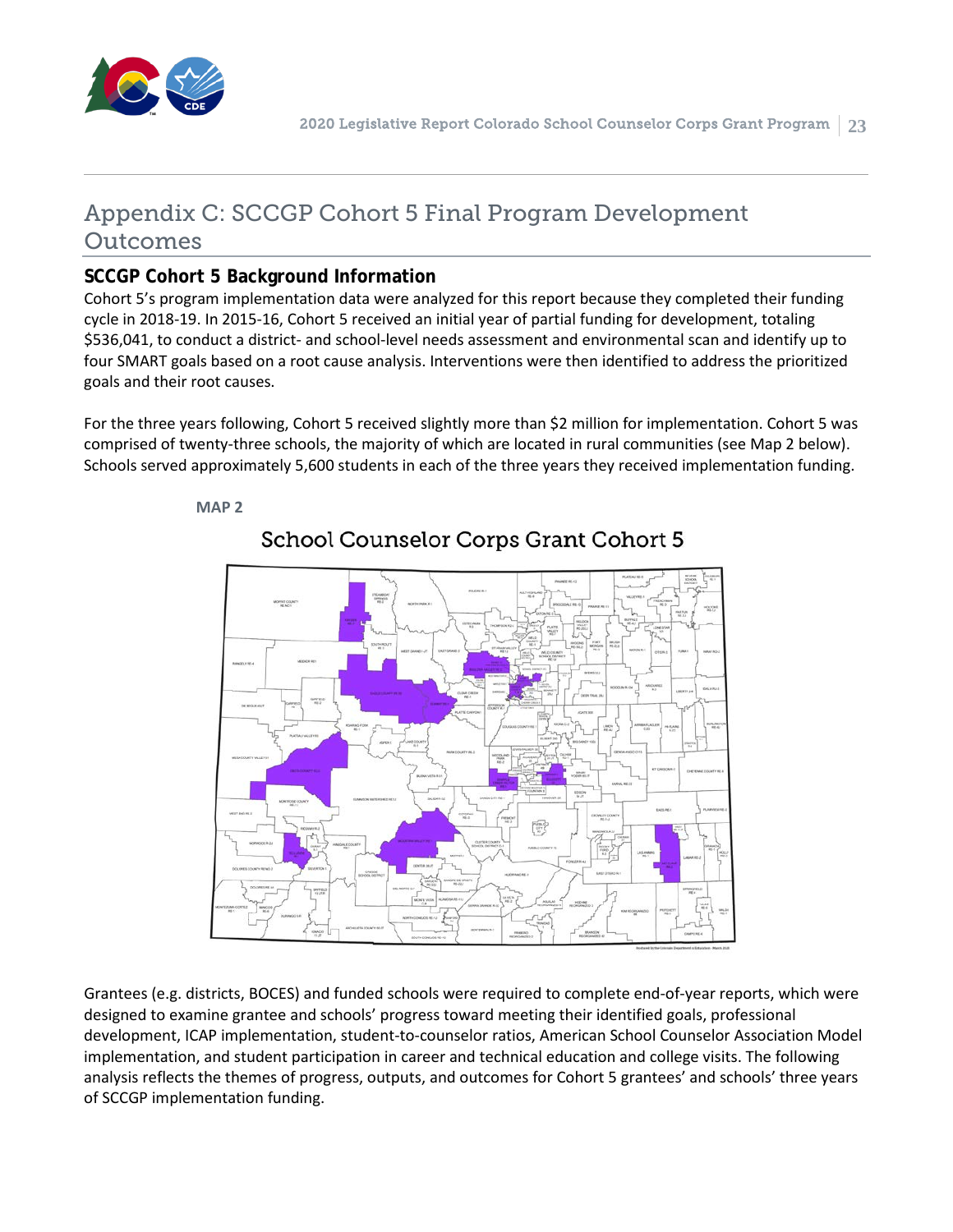

#### **Grantees' Progress toward Reaching Their Goals**

For the final grant report, grantees reflected on the two to four goals they identified during the development year. In this final year of implementation, 52 percent of grantees self-reported meeting or exceeding the performance measures that they had identified for their goals.

Out of 25 self-reported goals, grantees reported success most often with:

- ICAP completion (4) and
- Increased school engagement (3).

These grantees attributed their success to having district, faculty, and community leadership and support; the ability to develop and implement consistent tools and processes for regular and clear check-ins and monitoring to keep students on track; the ability to engage students in career fairs (even if virtually), college visits, apprenticeships, and concurrent enrollment; and the additional staff person allowing for a district and school leadership presence.

Two grantees that experienced mixed results on their goals attributed their challenges to being understaffed due to counselor transitions or extended leave for family medical reasons. Two grantees that were making progress across all their goals, but not yet meeting them at the end of the grant cycle, noted system changes and inconsistency in tools and scheduling as barriers to progress.

#### **Schools' Progress toward Reaching Their Goals**

All 24 funded schools reported their progress on a total of 67 goals. Schools self-reported meeting or exceeding 50 percent of those 67 goals, which largely included:

- ICAP completion (10) and
- Increased school engagement (5).

Schools self-reporting that they are making substantial progress commented:

*"Students had trusted adults that regularly checked in about grades and behavior. For many of these students, this is the only adult that shows an interest in their grades."*

*"Our working relationship with the staff at CMC [Colorado Mountain College] continues to grow in a positive direction. CMC has set up numerous visits to [our school] and the school climate views taking concurrent enrollment positively."* 

#### **Professional Development**

In the final year of implementation, Cohort 5 SCCGP recipients indicated that secondary school counselors and team members attended nearly 2,550 hours of PWR professional development, reaching more than 200 school professionals with approximately 12 hours of professional development per person on average. Twenty-eight school professionals from Cohort 5 attended the Colorado School Counselor Association (CSCA) Annual Conference and three attended the American School Counselor Association (ASCA) Annual Conference. Other trainings grantees' staff attended included:

- College Colloquium;
- Motivational Interviewing; and
- School counselor workshops, institutes, and trainings.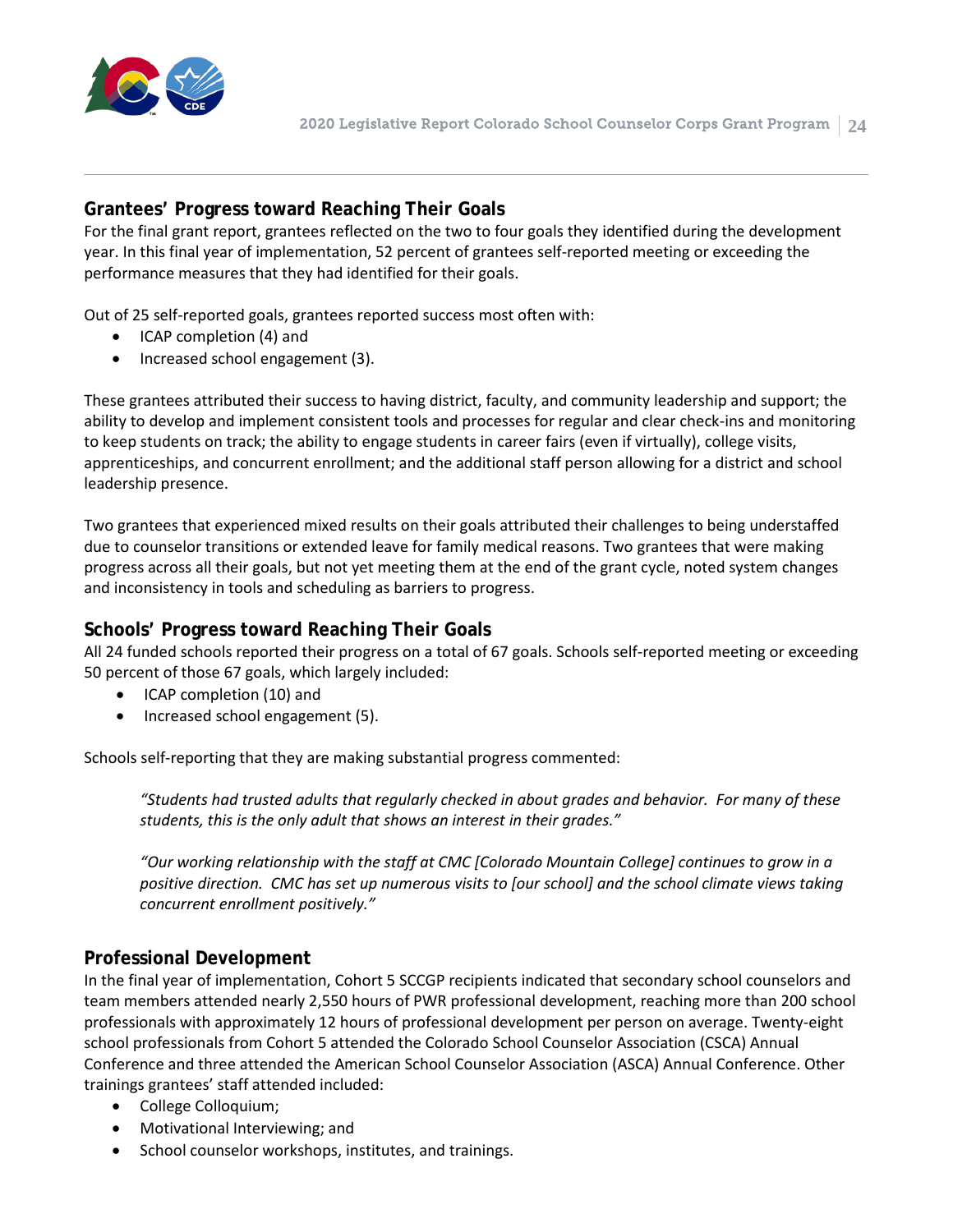

Grantees shared the value of these professional development opportunities on their work and their impact on their programs, schools, and students. The following quotes illustrate the value of engaging and cultivating leadership, providing facilitated time for teams to work on data, planning, and teaming, as well as learning from other schools and districts:

*"It was really positive to have both of our administrators present at the professional development. They were able to get a better understanding of our role and what it is that we do currently within counseling while also helping to explore what it is that we are capable of!"*

*"The middle school career conversations provided insight into how best to guide students into exploring their interests, abilities, values and goals in terms of career planning. This training also allowed me to reflect upon the role of leadership and how it is defined in school counseling. It was informative to hear from other schools on how they implement the Capstone process and effective strategies in doing so."*

*"There are so many grey areas in school counseling that it is always beneficial to attend discussions on ethical and legal challenges in school counseling. Examples of such challenges and how to properly address them is such valuable information to obtain and take with you. [I was] provided with more insight into the ICAP process and how to make them more meaningful and comprehensive."* 

*"This is the first year that we have had the opportunity to meet as a counseling department... It was very beneficial for us to meet together and figure out what we are individually doing that is working and what we need to improve on as a district."*

#### **Individual Career and Academic Plans (ICAP) Implementation**

ICAP is a multi-year process that intentionally guides students and families in the exploration of career, academic and postsecondary opportunities. With the support of adults, students develop the awareness, knowledge, attitudes and skills to create their own meaningful and "PoWeRful" pathways to be postsecondary and workforce ready. The ICAP is used to help establish personalized academic and career goals, explore postsecondary career and educational opportunities, align coursework and curriculum, apply to postsecondary institutions, secure financial aid, and ultimately enter the workforce following college graduation. The State Board of Education promulgated rules for ICAPs pursuant to SB 09-256:

*Effective September 30, 2011, each school counselor or school administrator shall ensure that every student in grades nine through twelve and their parents or legal guardians has access to and assistance in the development of an ICAP* (1 CCR 301-81, rule 2.02 (1)(d)).

Grantees' comments illustrate how the grant supported them in meeting this requirement with high quality and systemic integration:

*"We have been able to expose grades 9-12 to the local job fair due to the SCCG funding we have received. We have been able to purchase reading and study skills programs to assist in closing the academic gaps."*

*"We now have schools giving a grade to ICAP and have created actual advisory classes in several schools. ICAP was solidified by policy early in the grant so that has helped drive this effort. Counselors are*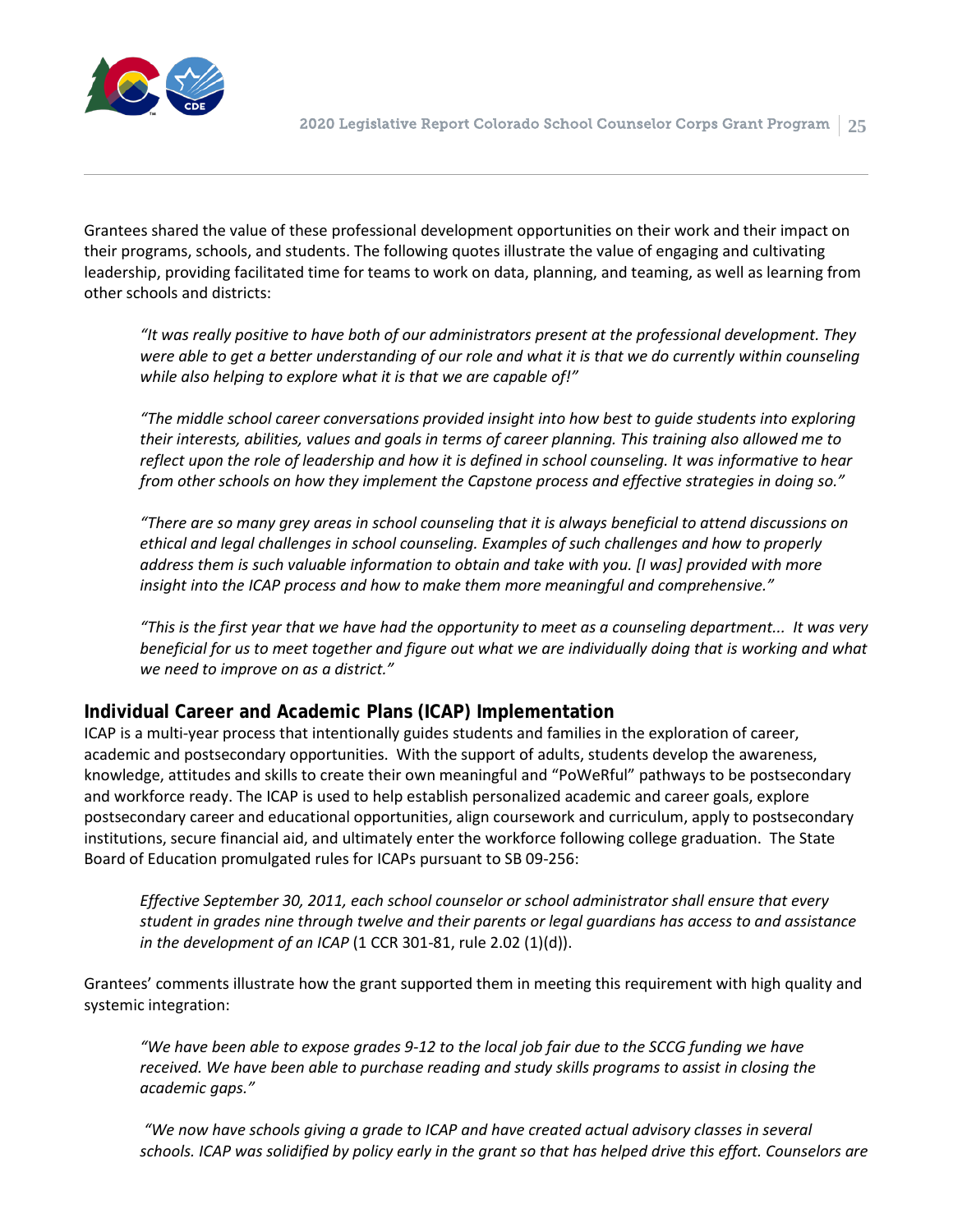

*also using [an electronic] platform in several schools to present ICAP lessons which has lowered the anxiety of teachers who had to not only give up class time but also design lessons."*

*"We have milestones identified at each grade level (6th-12th). This is the floor of the ICAP and all activities for these milestones are in Naviance so student progress can be documented and saved."*

*"Counselor meets with each high school student to discuss a 4-year high school plan and graduation credits based on the student's postsecondary goals. We visit and tour colleges that students are interested in and attend Career Fairs. This year, we hosted our own Career Fair and students met for 20 minutes with 40 industry… Students complete career and workforce/college surveys in Virtual Job Shadow and are able to watch videos of actual people working in careers of interest. We host a financial aid family night and have an on-line classroom for scholarships searches. We also started an internship program this year and a 'Career Cab,' worksite tours for students."* 

#### **Student-to-Counselor Ratio**

The grant played an instrumental role in reducing the student-to-counselor ratio in Cohort 5 funded schools to meet the American School Counselor Association recommendation of 250:1. ASCA recommends this ratio so that professional school counselors can focus their skills, time, and energy on direct and indirect services to students at least 80 percent of their time. This comprehensive school counseling program model:

- ensures equitable access to a rigorous education for all students;
- identifies the knowledge and skills all students will acquire as a result of the K-12 comprehensive school counseling program;
- delivers programming to all students in a systematic fashion;
- bases programming on data-driven decision making; and
- ensures that programming is provided by a state-credentialed, licensed professional school counselor.

Benefits of lower student-to-counselor ratios and implementing the comprehensive counseling program include higher standardized test scores, higher graduation rates, and higher retention rates.<sup>[iv](#page-29-3)</sup>

In 2013-14, when submitting their SCCGP applications, the average ratio for Cohort 5 schools was 457 students to one counselor. Beginning in 2016-17, the equivalent of 32 full-time, certified school counselors were hired using SCCGP funds for Cohort 5 schools. This effectively decreased student-to-counselor ratios to well below the best practice recommendation of a maximum ratio of 250 students to one school counselor. In the final year of full SCCGP implementation, the average ratio was 201 students to one counselor, reducing caseloads by more than half on average (see Chart 11 below). This is dramatic especially when compared to the state, which started with a lower average caseload of 395 students as compared to Cohort 5, however, only ended with a 324 average student caseload, which is still well above the recommended ratio.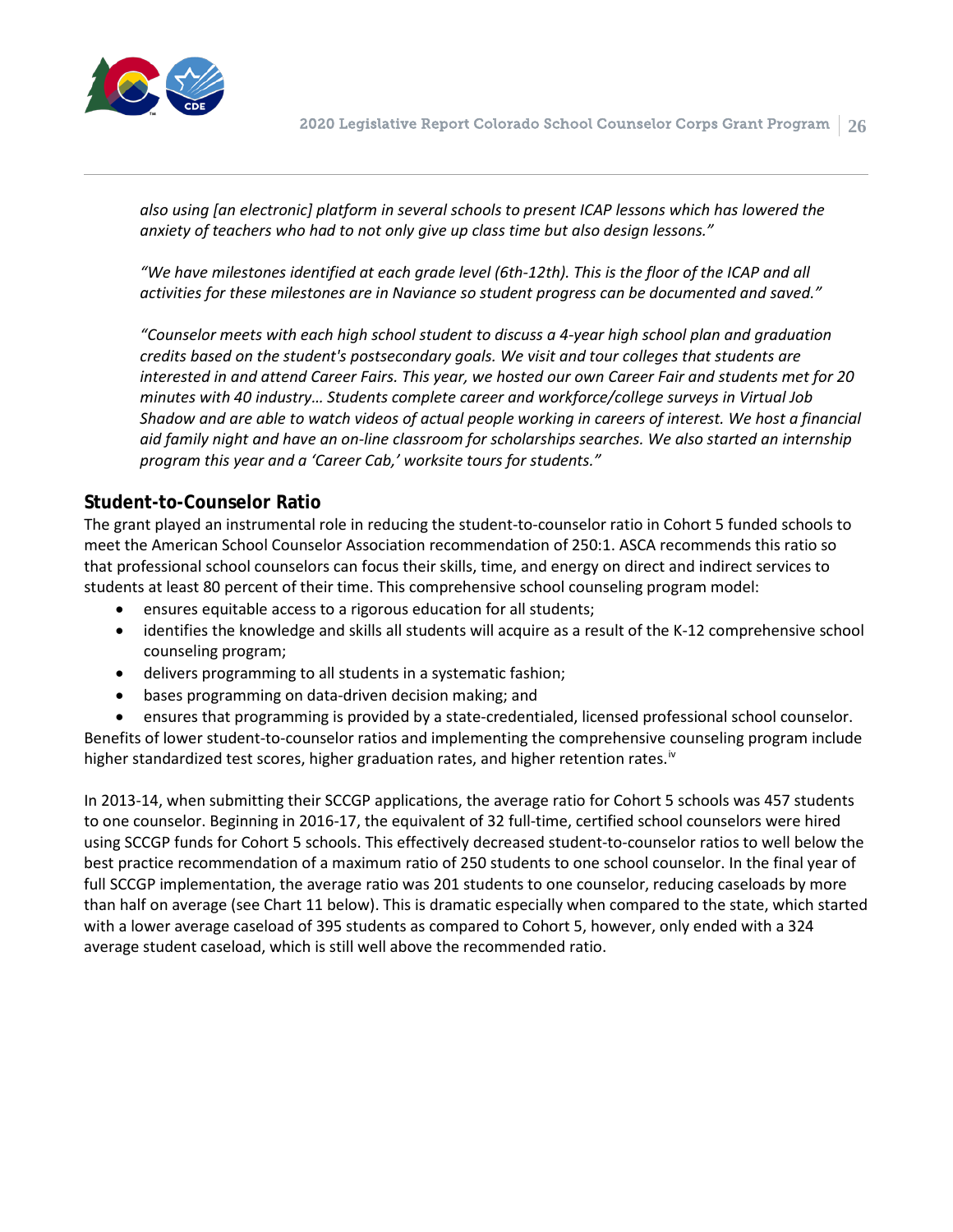



**Chart 11: Average Counselor's Student Caseload for SCCGP Cohort 5 Before and After Funding Compared to State**

Throughout the grant reports, grantees noted that decreased student-to-counselor ratios afforded schools additional opportunities to develop systems and supports that enabled them to provide more comprehensive, quality, and/or individualized postsecondary readiness support services. The following quotes provide some examples of how counselors contribute to student success in unique and meaningful ways:

*"SCCG has brought a counselor to GMCA, a school that needed this service greatly. I cannot thank you all enough for giving GMCA that opportunity. To see the growth that is not reflected in these three goals is*  incredible. We have students applying and attending college. We have students taking concurrent *enrollment classes and passing them. The change in our students that has happened as a direct result of SCCG providing a counselor to GMCA is incredible. Thank you."*

*"With the Secondary School Counseling position in place, we were able to update and improve our MTSS/RTI process. The School Counselor also helped in establishing a bi-weekly Academic Focus Team meeting, where teachers could bring up concerns, and discuss solutions. This team worked to update policies and practices throughout the year."*

*"Increased awareness and collaboration among teachers/staff and the opportunity to use class time to deliver lessons, collaboration with staff in the building to help provide language support for ELL or Newcomers students. The addition of the counselor who is funded by the grant, delivers and monitors the ICAP lessons and data. Her services are delivered at the middle school level, where the completion rate is 97%."*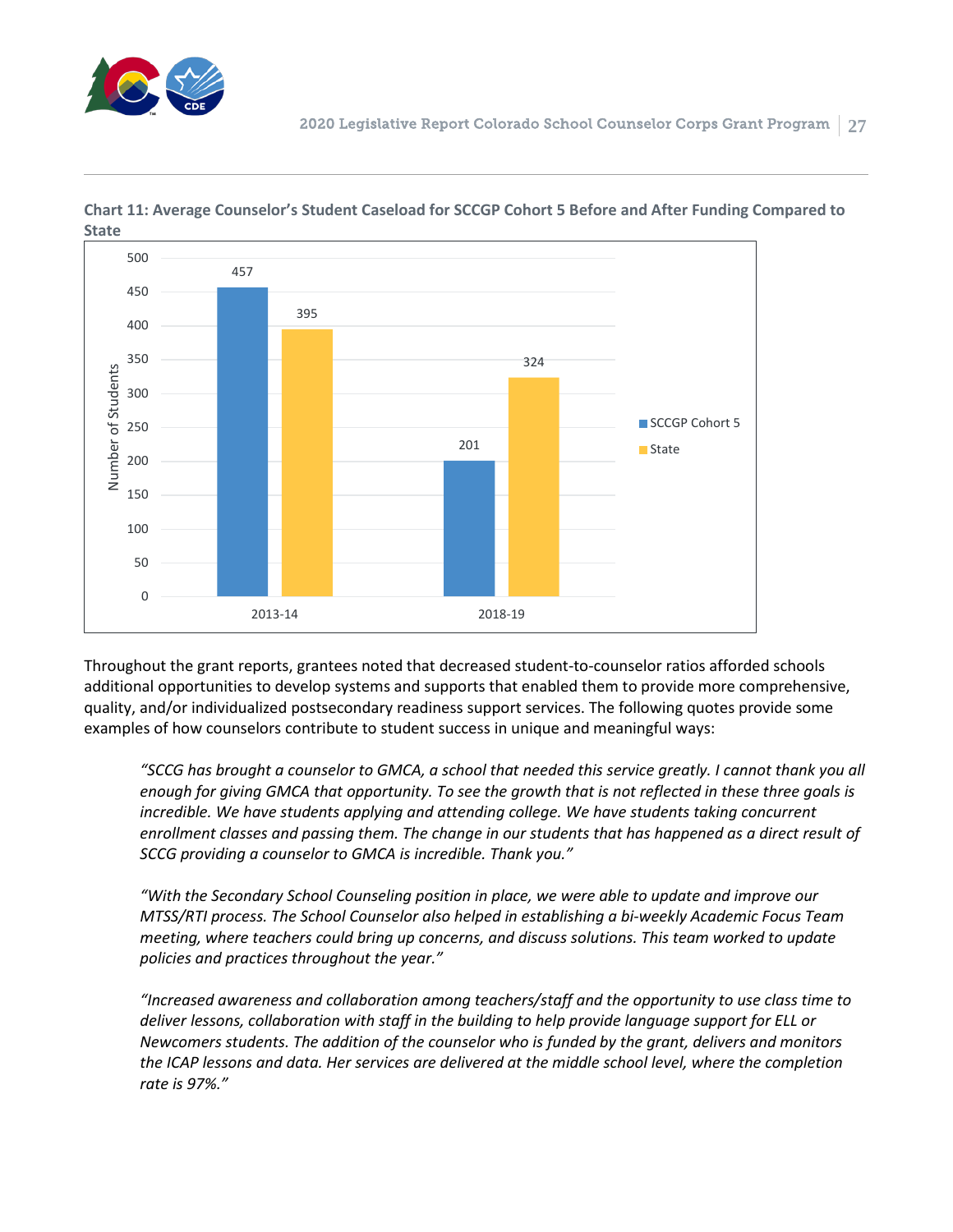

#### **American School Counselors Association (ASCA) Model Implementation**

The school-level grant report included a reliable measure for assessing the level of ASCA Model implementation, the School Counseling Program Implementation Sur[v](#page-29-4)ey. <sup>V</sup> The survey includes a total of 14 self-reported items, which provide an overall implementation score and two factor scores – programmatic orientation and school counseling services. The following table includes the three years of grant report data for SCCGP Cohort 5 demonstrating the significant progress made by grantees. (Note: The four-point rating scale for the survey was 1 = Not Present, 2 = Development in Progress, 3 = Partly Implemented, and 4 = Fully Implemented.)

|         | <b>Overall Implementation</b> | <b>Programmatic Orientation</b> | <b>School Counseling Services</b> |
|---------|-------------------------------|---------------------------------|-----------------------------------|
| 2016-17 | 3.17                          | 3.18                            | 3.16                              |
| 2017-18 | 3.49                          | 3.43                            | 3.55                              |
| 2018-19 | 3.47                          | 3.46                            | 3.48                              |

**Table 2: ASCA Model Implementation Scores for SCCGP Cohort 5 for Three Implementation Years**

Overall, SCCGP Cohort 5 schools' ASCA Implementation Scores demonstrate that the funded schools made significant improvements and have achieved partly to fully implemented comprehensive school counseling programs as the funding concluded. The components with the greatest implementation scores reported in this final grant year were:

- "School counselors spend at least 80% of their time in activities that directly benefit students" (3.71);
- **"**The school counseling program has the resources to allow counselors to complete appropriate professional development activities" (3.67); and
- "A written mission statement exists and is used as a foundation by all counselors" (3.67).

"The program operates from a plan for closing the achievement gap" was rated the lowest overall in the last year of implementation and did not improve as other elements did, 3.05 to 3.13. Interestingly, "School counselors analyze student data by ethnicity, gender, and socioeconomic level to identify interventions to close achievement gaps" (2.69 to 3.25), "The School Counseling program includes interventions designed to improve the school's ability to educate all students to high standards" (2.90 to 3.54), and "School counselors communicate with parents to coordinate student achievement and gain feedback for program improvement" (2.87 to 3.42) increased significantly over the course of the grant cycle.

#### **Career and Technical Education**

SCCGP encourages schools to increase students' exposure to diverse career pathways and opportunities through enrollment in Career and Technical Education (CTE) courses. With each year of the grant, Cohort 5 enrolled 1,500-1,750 students in CTE courses. Enrollment prior to SCCGP funding is not available.

#### **College Visits**

Grantees stated that in each of the three implementation years, SCCGP Cohort 5 schools provided approximately 1,500 unduplicated students with opportunities to visit colleges. Data for visits prior to SCCGP funding is not available.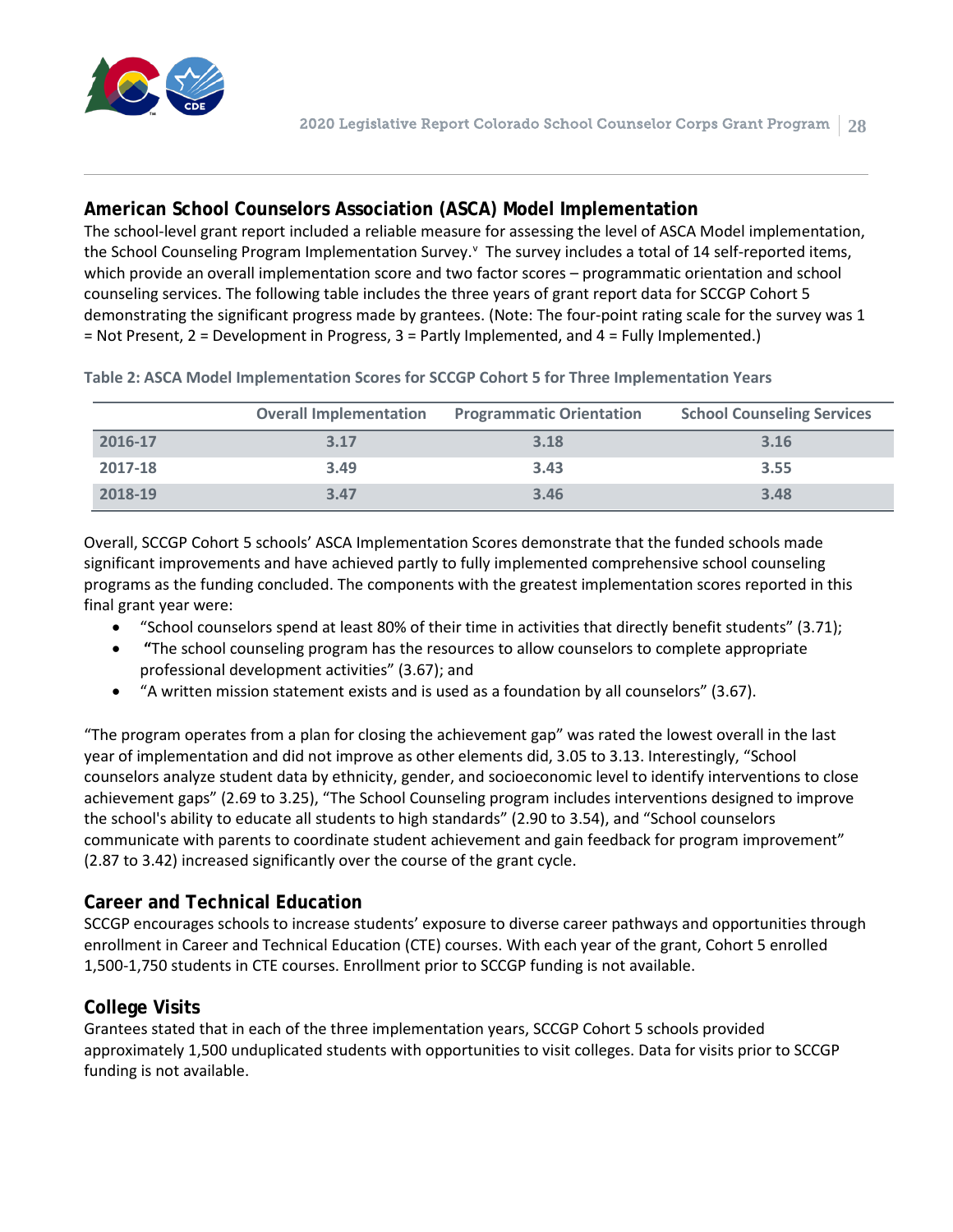

#### **Conclusion**

Cohort 5 process implementation outcomes demonstrate how the SCCGP contributes to broader PWR goals:

- Reducing the average student-to-counselor ratio by more than half from 457:1 to 201:1;
- Improving the overall quality implementation of American School Counselor Association (ASCA) Model from 3.17 to 3.47 (on a 4-point scale);
- Providing nearly 2,550 hours of PWR professional development, reaching more than 200 school professionals with approximately 12 hours of professional development per person on average;
- Enhancing ICAP systems with curricula, tools, and programs for career advising and portfolio development;
- Enrolling 1,500-1,750 students in CTE courses for each year funded; and
- Supporting approximately 1,500 students in visiting a college with their school for each year funded.

In end of year reporting, Cohort 5 grantees attributed their success to the ability to hire qualified professionals to develop and support the enhancement of a comprehensive school counseling program.